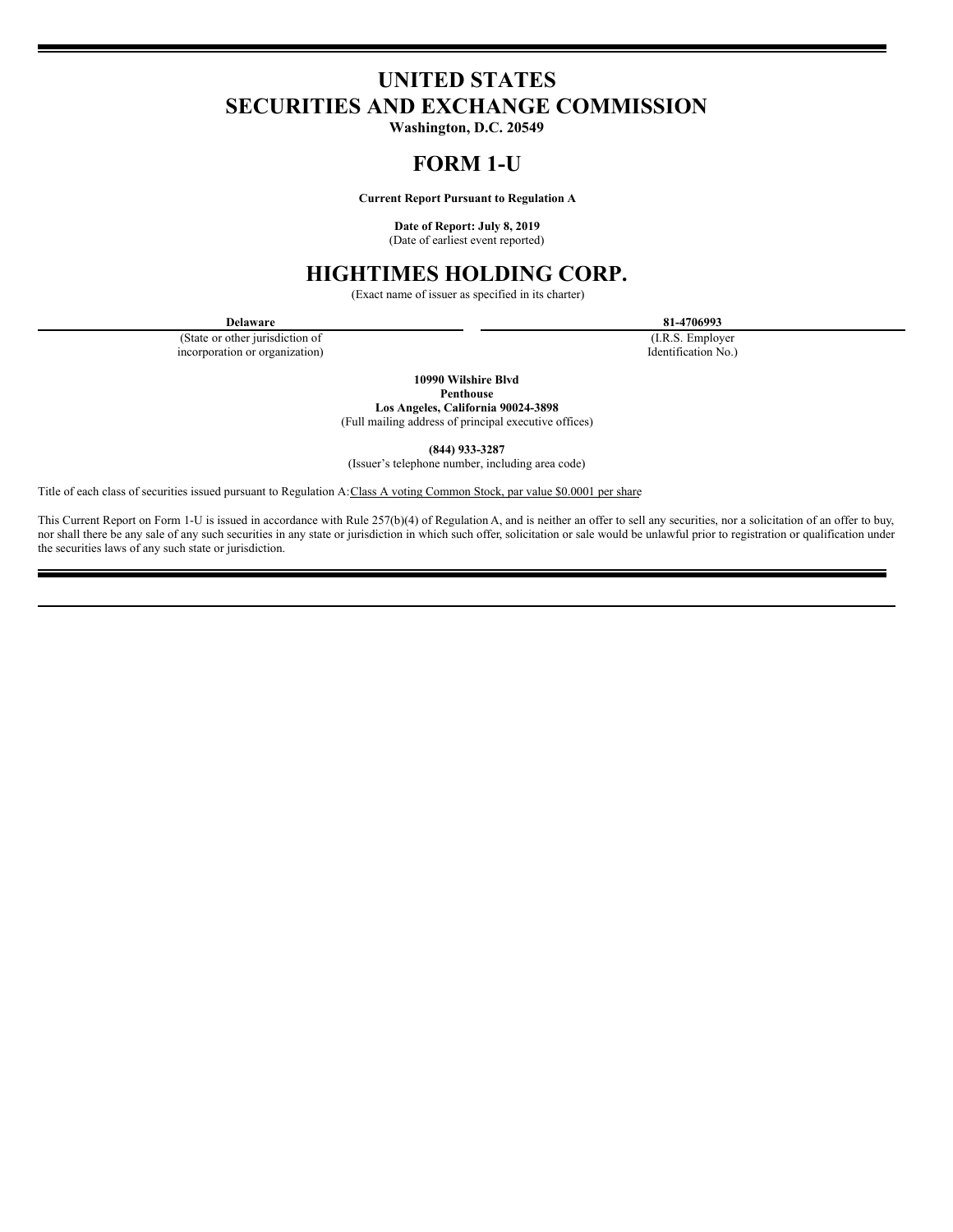## **ITEM 9. OTHER EVENTS**

## *Amendment to Loan Agreements*

On July 8, 2019, but effective June 20, 2019, Hightimes Holding Corp. and its wholly owned subsidiary (together, the "Company") entered into a ninth amendment to the loan and security agreement (the "Ninth Amendment") with ExWorks Capital Fund L.P ("ExWorks"). As was previously reported in our Current Report on Form 1-U dated June 20, 2019, the Company received an additional \$600,000 in funding ("Additional Funding") from ExWorks pursuant to the terms of the Ninth Amendment. The Additional Funding brings the total principal amount borrowed from ExWorks to \$18,000,000. In conjunction with entry into the Ninth Amendment, the Company issued to ExWorks a third amended and restated senior secured convertible note for \$18,000,000 (the "Note") and is obligated to issue 37,500 shares of the Company's common stock to ExWorks as consideration for entry into the Ninth Amendment and the Company's receipt of the Additional Funding. The Additional Funding will be considered a loan advance for purposes of determining the principal balance owed following entry into the Ninth Amendment. The Additional Funding is due to be repaid on or before July 31, 2019.

A copy of the Note is filed as Exhibit 6.1 to this Current Report on Form 1-U and a copy of the form of the Ninth Amendment was previously filed as Exhibit 6.1 to the Company's Current Report on Form 1-U dated June 20, 2019. Any summary of the terms of the aforementioned documents are subject to, and qualified in their entirety by, the full text of such documents, which are incorporated herein by reference.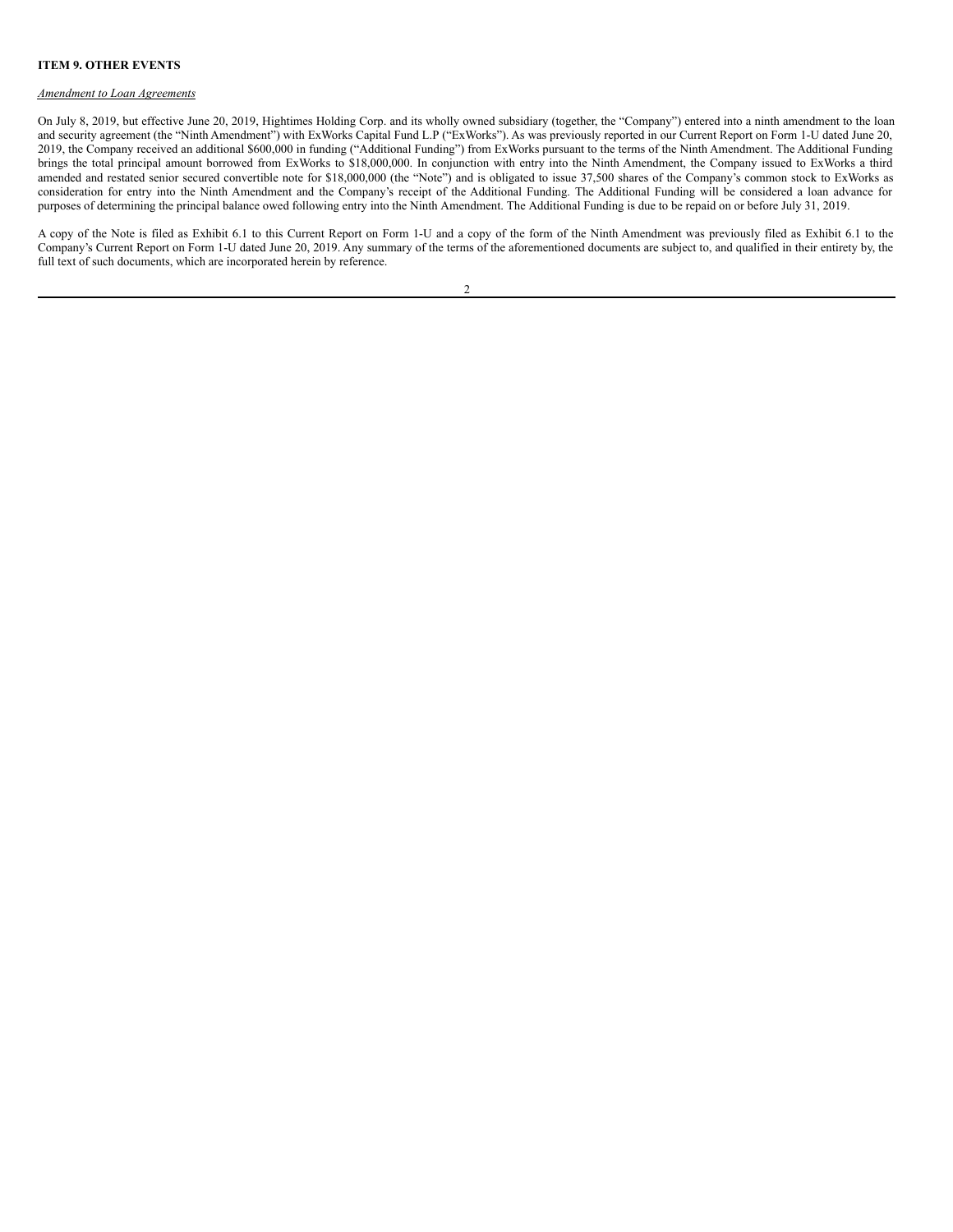## **SIGNATURES**

Pursuant to the requirements of Regulation A, the issuer has duly caused this report to be signed on its behalf by the undersigned, thereunto duly authorized.

# **Hightimes Holding Corp.** a Delaware corporation

By: */s/ Adam E. Levin*

Name: Adam E. Levin Its: Executive Chairman of the Board Date: July 12, 2019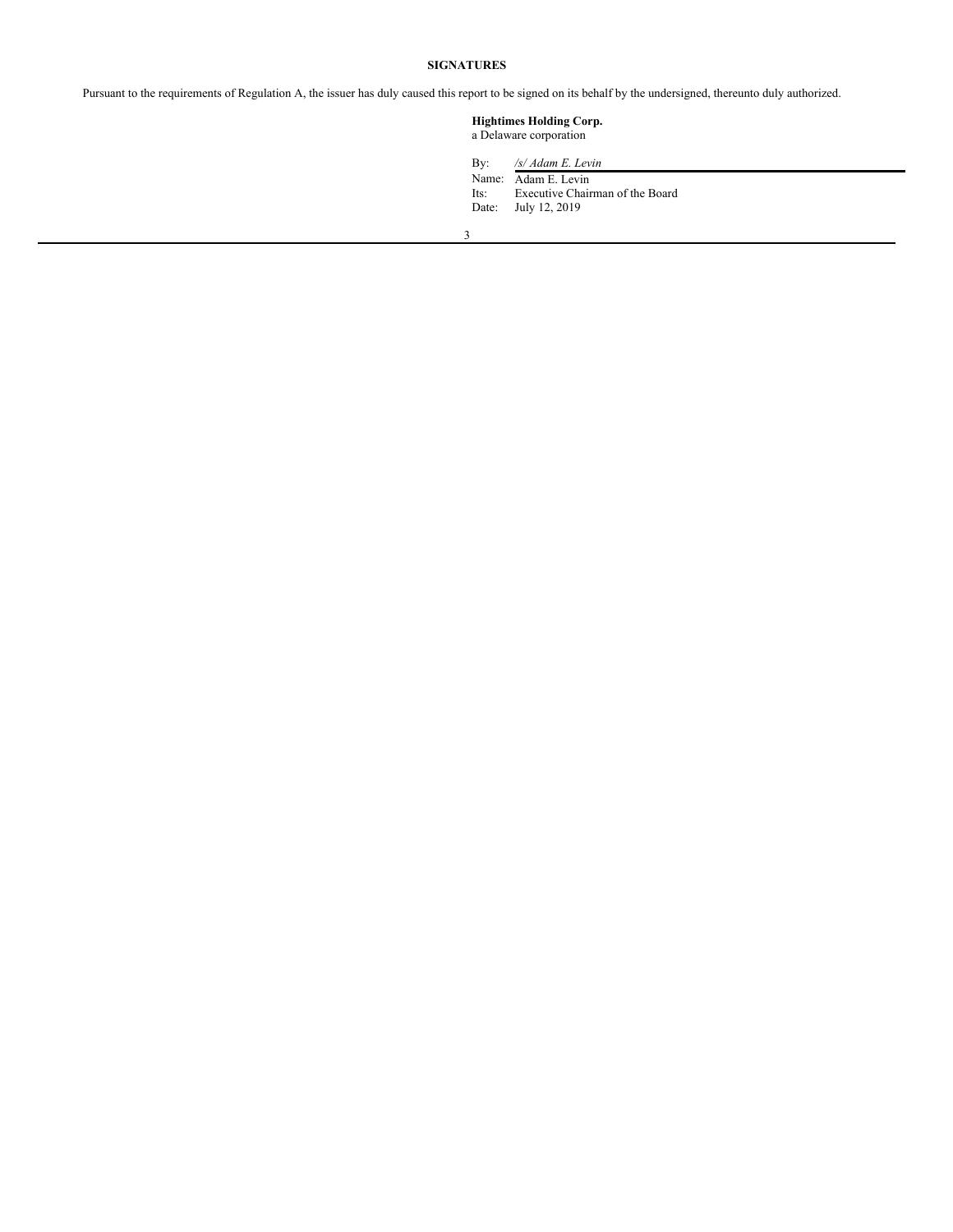# **Exhibits to Form 1-U**

# **Index to Exhibits**

| <b>Exhibit No.</b> Description |                                                                                                                    |
|--------------------------------|--------------------------------------------------------------------------------------------------------------------|
| 6.1                            | Third Amended and Restated Senior Secured Convertible Note, signed July 8, 2019 but effective as of June 20, 2019. |
|                                |                                                                                                                    |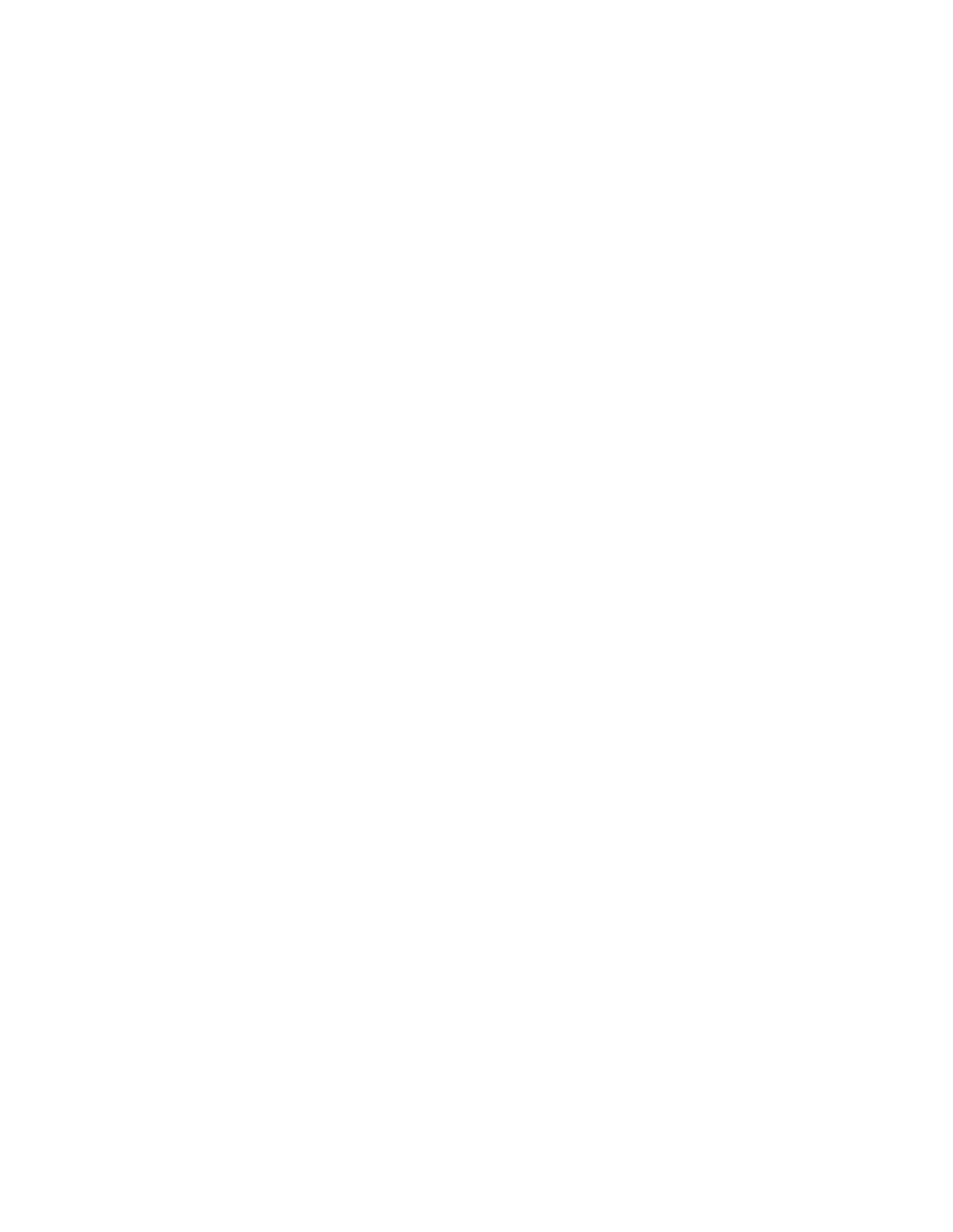#### **EXECUTION VERSION**

NEITHER THIS NOTE NOR THE SECURITIES INTO WHICH THIS NOTE IS CONVERTIBLE HAVE BEEN REGISTERED WITH THE SECURITIES AND EXCHANGE COMMISSION OR THE SECURITIES COMMISSION OF ANY STATE IN RELIANCE UPON AN EXEMPTION FROM REGISTRATION UNDER THE SECURITIES ACT OF 1933, AS AMENDED (THE "SECURITIES ACT"), AND, ACCORDINGLY, MAY NOT BE OFFERED OR SOLD EXCEPT PURSUANT TO AN EFFECTIVE REGISTRATION STATEMENT UNDER THE SECURITIES ACT OR PURSUANT TO AN AVAILABLE EXEMPTION FROM, OR IN A TRANSACTION NOT SUBJECT TO, THE REGISTRATION REQUIREMENTS OF THE SECURITIES ACT AND IN ACCORDANCE WITH APPLICABLE STATE SECURITIES LAWS AS EVIDENCED BY A LEGAL OPINION OF COUNSEL TO THE TRANSFEROR TO SUCH EFFECT, THE SUBSTANCE OF WHICH SHALL BE REASONABLY ACCEPTABLE TO THE COMPANY. THIS SECURITY AND THE SECURITIES ISSUABLE UPON CONVERSION OF THIS SECURITY MAY BE PLEDGED IN CONNECTION WITH A BONA FIDE MARGIN ACCOUNT OR OTHER LOAN SECURED BY SUCH SECURITIES.

Original Issue Date: signed July 8, 2019, \$18,000,000.00

Chicago, Illinois

but effective June 20, 2019

#### **THIRD AMENDED AND RESTATED SENIOR SECURED CONVERTIBLE NOTE**

FOR VALUE RECEIVED, **Hightimes Holding Corp.**, a Delaware corporation ("Parent" ), **Trans-High Corporation**, a New York corporation, **High Times** Productions, Inc., a New York corporation, Cannabis Business Digital, LLC, a New York limited liability company, High Times, Inc., a New York corporation, New Morning Productions, Inc., a New York corporation, Hemp Times, Inc., a New York corporation, Planet Hemp, Inc., a New York corporation, The Hemp Borrowers of America, Inc., a New York corporation, High Times Cannex Corp., a New York corporation, and High Times Press, Inc., a New York corporation Culture Pub, Inc., a Delaware corporation and **Wilshire & Veteran Media Corp.**, a Delaware corporation (together with Parent, the "Borrowers" or individually, a "Borrower"), each with a principal place of business at 10990 Wilshire Boulevard, Penthouse, Los Angeles, California 90036, hereby jointly and severally unconditionally promise to pay to the order of **ExWorks Capital Fund I, L.P.**, a Delaware limited partnership, with its principal place of business located at 333 West Wacker Drive, Suite 1620, Chicago, Illinois 60606 ("Lender"), or at any other place that Lender may designate in writing, Eighteen Million and 00/100 Dollars (\$18,000,000.00) or the lesser principal amount of Loans advanced and outstanding pursuant to the Agreement (defined below), in immediately available funds, together with Expenses, fees and interest on the unpaid principal amount at the rates, on the dates, and in the manner set forth in the Agreement. The Lender and any other subsequent holder or holders of this Note is hereinafter sometimes referred to individually as a "Holder" and collectively, as the "Holders".

This Note is issued in connection with the Ninth Amendment to Loan and Security Agreement dated on or about the date of this Note (the 'Ninth Amendment'') and the Loan Documents. Reference is made to the Agreement for the terms and conditions governing this Note, including, without limitation, the terms and conditions under which this Note may be accelerated. Except as otherwise specified in the Loan Documents, (including, without limitation, Section 2 of the Sixth Amendment and Section 3 of the Ninth Amendment), This Note is payable in full on the Maturity Date, is secured by the Collateral and is otherwise subject to the terms of the Agreement. Capitalized terms used but not otherwise defined in this Note have the meanings attributed to them in the Agreement.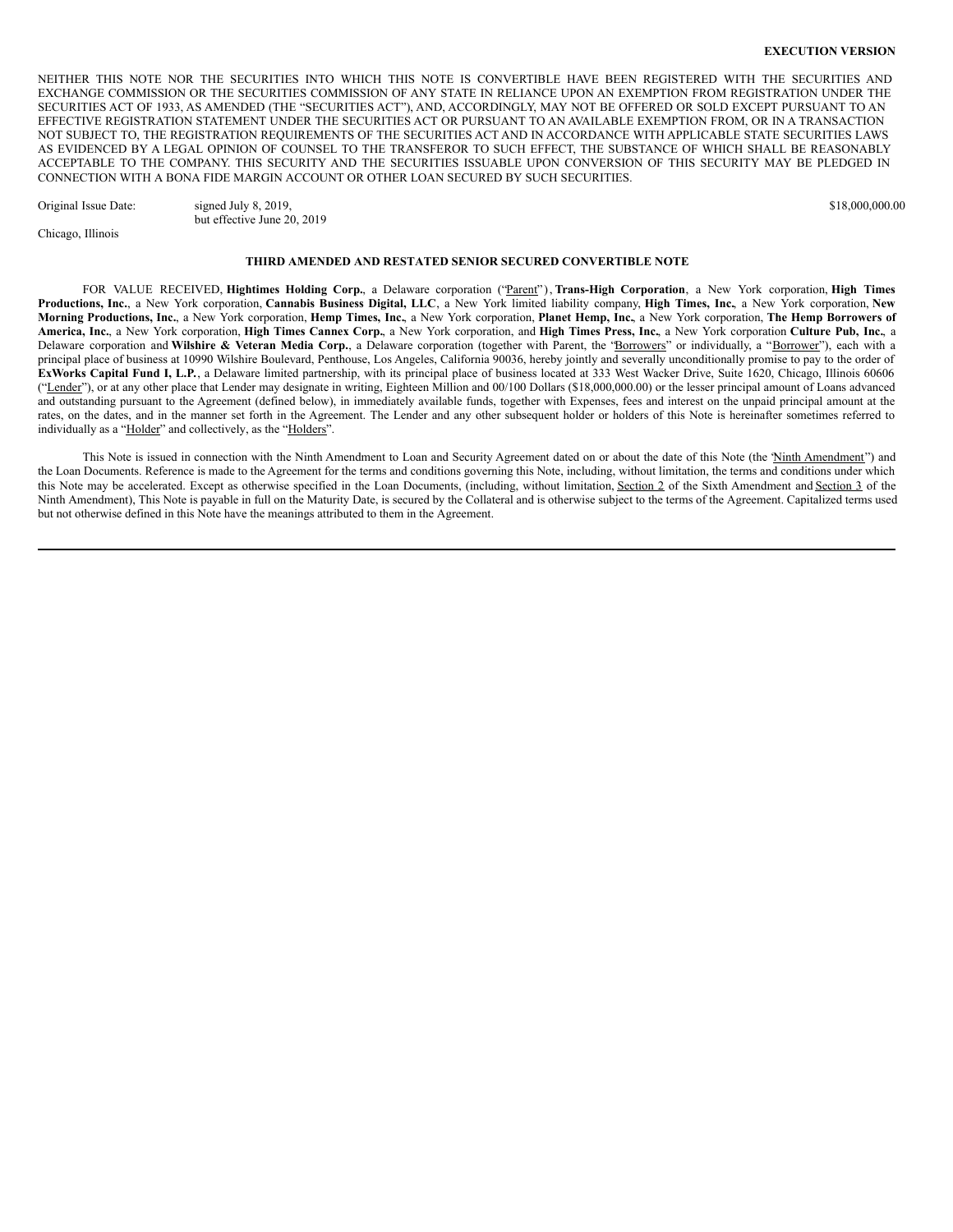This Note amends, restates and replaces, but does not extinguish the indebtedness under a Second Amended and Restated Senior Secured Convertible dated as of May 20, 2019 in the original principal amount of \$17,400,000 executed by Borrowers in favor of Lender.

To the fullest extent permitted by applicable law, each Borrower hereby waives presentment for payment, demand, notice of non-payment, notice of protest and protest of this Note, diligence in collection or bringing suit. Each Borrower's obligations under this Note are cross-collateralized and cross-defaulted with all other Obligations owing to Lender by Borrowers.

Lender will, and is hereby authorized to, record in accordance with its usual practice, the date and amount of each Loan and the date and amount of each principal payment hereunder in its books and records.

This Note is subject to the following additional provisions:

Section 1. Definitions. For the purposes hereof, in addition to the terms defined elsewhere in this Note, (a) capitalized terms not otherwise defined herein shall have the meanings set forth in the Agreement and (b) the following terms shall have the following meanings:

"Agreement" shall mean the Loan and Security Agreement dated as of February 27, 2017 among Borrowers and Lender, as amended or modified and in effect from time to time, including by the First Amendment, the Second Amendment, the Third Amendment, the Fourth Amendment, the Fifth Amendment, the Sixth Amendment, the Seventh Amendment, the Eighth Amendment, and the Ninth Amendment.

"Approved Public Listing" shall mean the listing of the Common Stock of the Parent, OAC or any other Issuer on any Approved Securities Market.

"Approved Securities Market" shall mean any one of The NASDAQ Stock Market LLC, including the NASDAQ Capital Market, the New York Stock Exchange, the Toronto Stock Exchange (including the Toronto Venture Exchange) or the OTC Markets Group Inc. electronic inter-dealer quotation system, including OTCQX, OTCQB, OTCBB and OTC Pink Sheets.

"Base Conversion Shares" shall have the mean set forth in Section 5(c).

"Beneficial Ownership Limitation" shall have the meaning set forth in Section 4(c).

"Business Day" means any day except any Saturday, any Sunday, any day which shall be a federal legal holiday in the United States or any day on which banking institutions in the State of Illinois and New York are authorized or required by law or other governmental action to close.

"Buy-In" shall have the meaning set forth in Section  $4(d)(iv)$ .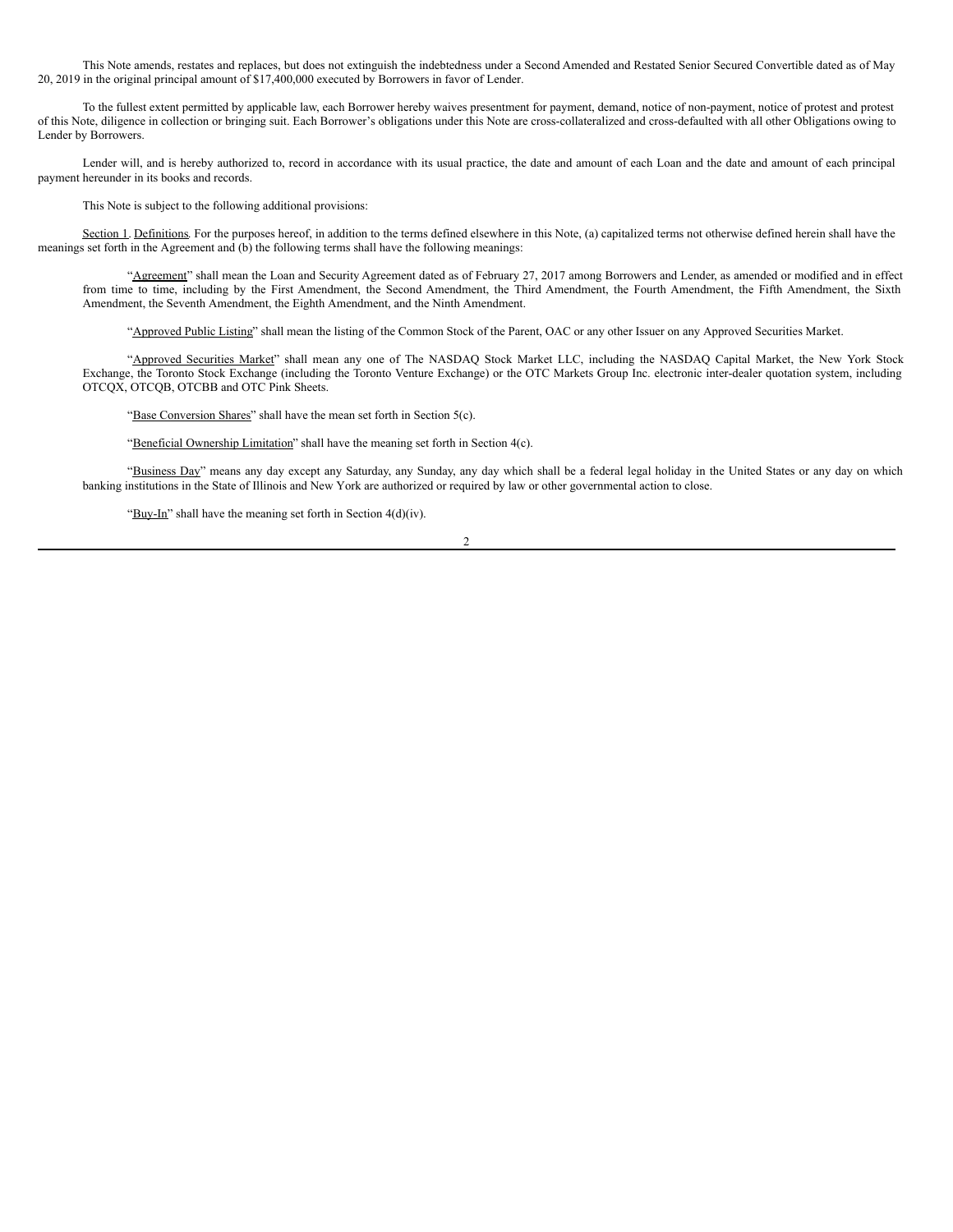"Cash Collateral" shall have the meaning given in Section 4(e) below.

"Change of Control Transaction" except for OAC Merger and related transactions contemplated by the Origo Merger Agreement, (which shall not be deemed to be a "Change of Control Transaction") means the occurrence after the date hereof of any of (a) an acquisition after the date hereof by an individual or legal entity or "group" (as described in Rule 13d-5(b)(1) promulgated under the Exchange Act) of effective control (whether through legal or beneficial ownership of capital stock of the Parent or other Issuer, by contract or otherwise) of in excess of 50% of the voting securities of the Parent or other Issuer (other than by means of Conversion of the Note), (b) the Parent or other Issuer merges into or consolidates with any other Person, or any Person merges into or consolidates with the Parent or other Issuer and, after giving effect to such transaction, the stockholders of the Parent or other Issuer immediately prior to such transaction own less than 50% of the aggregate voting power of the Borrowers or the successor entity of such transaction, or (c) the Parent or other Issuer sells or transfers all or substantially all of its assets to another Person and the stockholders of the Parent or other Issuer immediately prior to such transaction own less than 50% of the aggregate voting power of the acquiring entity immediately after the transaction.

"Common Stock" shall mean the collective reference to (a) the shares of Class A voting Common Stock of the Parent, (b) the OAC Shares, or (c) the voting common stock of any other Issuer whose shares of common stock are listed for trading on any Approved Securities Market.

"Common Stock Equivalent" shall mean any notes, debentures or preferred stock that are convertible into shares of Common Stock of an Issuer, and/or any stock options, warrants or other rights entitling the holder to purchase shares of Common Stock of the Issuer.

"Conversion" shall have the meaning ascribed to such term in Section 4.

"Conversion Date" shall have the meaning set forth in Section 4(a).

"Conversion Option" shall mean Holder's option to convert some or all of the Obligations into Common Stock as provided in Section 4.

"Conversion Price" shall have the meaning set forth in Section 4(b).

"Conversion Schedule" means the Conversion Schedule in the form of Schedule 1 attached hereto.

"Conversion Shares" means that number of shares of Common Stock of the applicable Issuer as shall be determined by dividing (a) the amount of the outstanding Obligations that Holder elects to convert into Common Stock, by (b) the Per Share Price. The applicable number of Conversion Shares shall be subject to adjustment as contemplated by Section 5 below.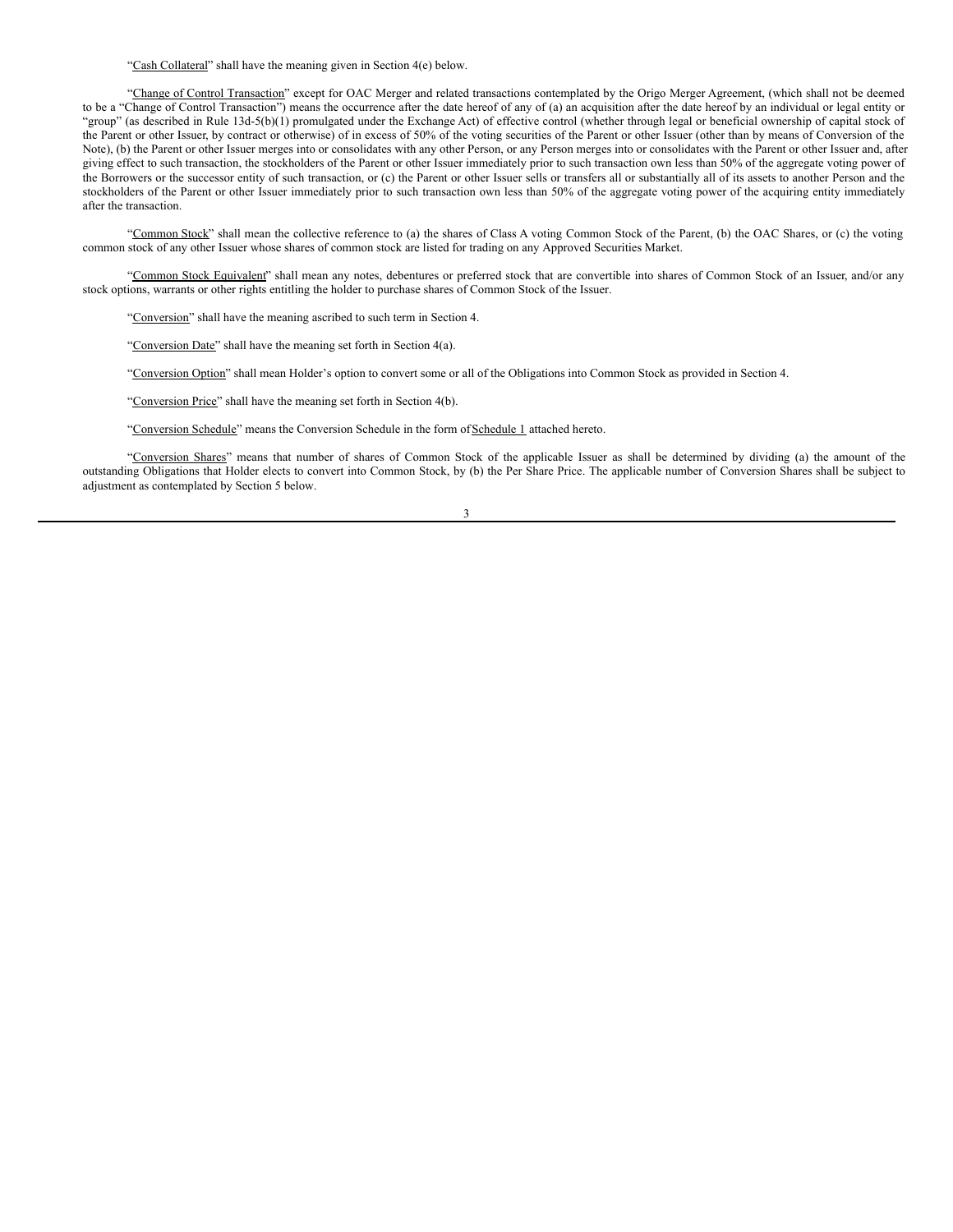"Fully-Diluted Common Stock" shall mean, as at the date of the first Liquidity Event, the sum of the (a) the outstanding shares of Common Stock of the Issuer, and (b) all Common Stock Equivalents; *provided, that* the term "Fully Diluted Common Stock" shall not mean or include (i) any shares of Common Stock or Common Stock Equivalents issued in connection with a Public Offering, (ii) any Common Stock issuable under stock options approved under the Parent's incentive stock option plan, or (iii) any Common Stock or Common Stock Equivalents issued in connection with any acquisition by any Borrower of the assets, securities or business of any other Person that is approved by the Lender.

"Issuer" shall mean the collective reference to (a) the Parent, (b) OAC, (c) any successor in interest to OAC by reason of the reincorporation or conversion of OAC from a Cayman Islands corporation to a Nevada Corporation, as contemplated by the Origo Merger Agreement, or (d) any other corporation resulting from a merger (including a Reverse Merger) with or Sale of Control of the Parent, that is the issuer of the securities in connection with an Approved Public Listing of its Common Stock on an Approved Securities Market.

"Liquidity Event" shall mean the *first* to occur of:

(a) the consummation of an initial Public Offering of the Parent Common Stock pursuant to an effective S-1 registration statement or a Regulation A+ Offering Circular filed under the Securities Act declared effective or qualified by the SEC, and the listing of the Parent Common Stock for trading on an Approved Securities Exchange (a "Public Offering"); or

(b) consummation of the Origo Merger; or

(c) consummation of a Change of Control Transaction, or

(d) consummation of a Reverse Merger.

"Notice of Conversion" shall have the meaning set forth in Section 4(a).

"OAC" shall mean Origo Acquisition Corporation, a Cayman Islands corporation.

"Origo Merger" shall mean the merger of HTHC Merger Sub, Inc., a Delaware corporation and a newly-formed wholly-owned subsidiary of OAC ("Merger Sub") with and into the Parent with the Parent as the surviving corporation of such merger, as a result of which the Parent would become a wholly-owned Subsidiary of OAC or its successor Issuer.

"Origo Merger Agreement" shall mean that certain Merger Agreement, dated July 24, 2017, among, the Parent, OAC, Merger Sub and Jose Aldeanueva, solely in the capacity as the OAC Representative, as amended on September 27, 2017, as the same may be further amended, modified or restated in its entirety.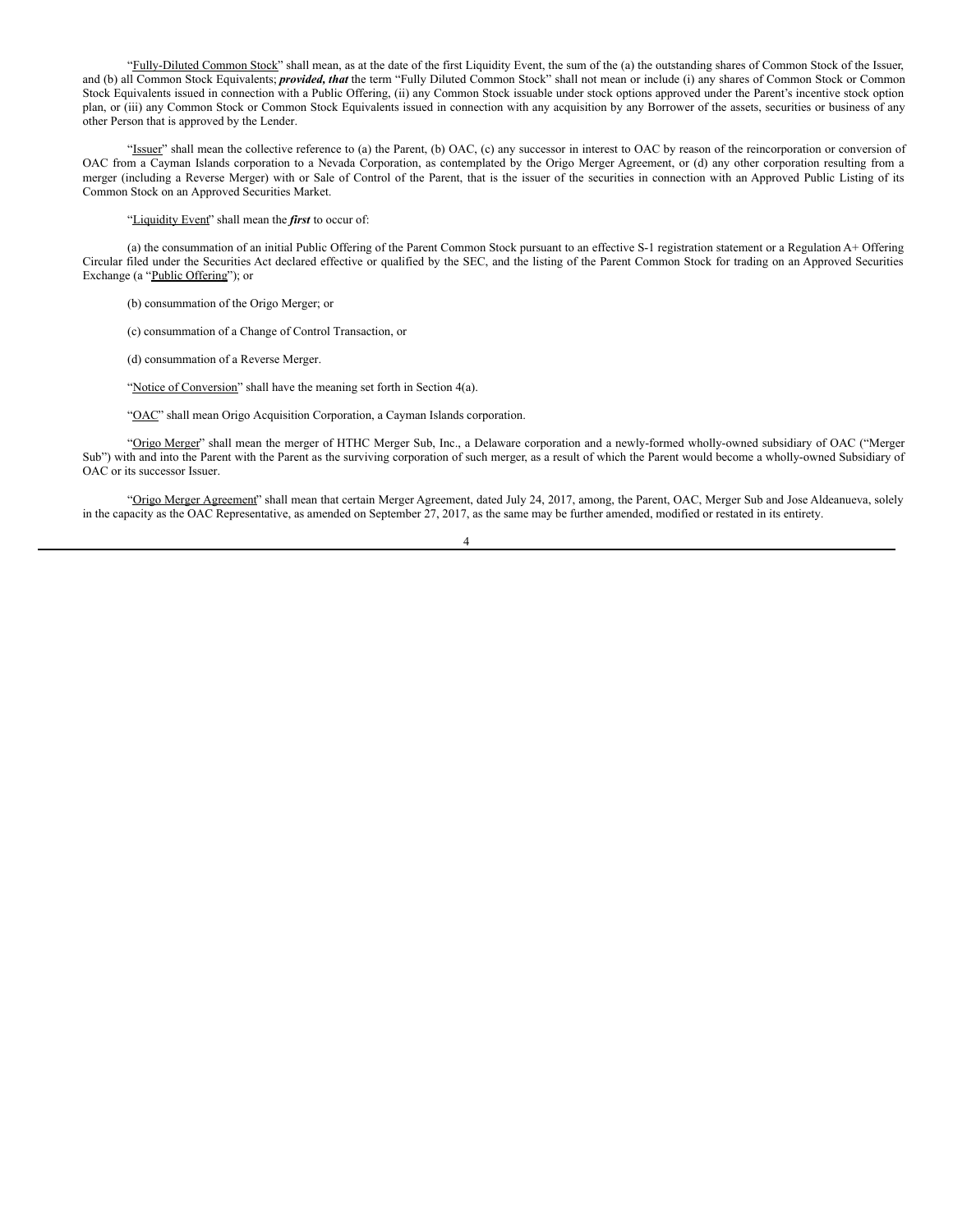"Parent Common Stock" shall mean the shares of Class A Common Stock, \$0.0001 par value per share, of the Parent.

"Per Share Price" shall mean the applicable percentage of the per share price of securities issued in connection with a Liquidity Event, to represent the lower of: (i) 100% of the initial per share offering price per share sold to the public in connection with a Public Offering, or (ii) 90% of the per share valuation to Parent's stockholders in connection with the OAC Merger, or (iii) 90% of the consideration paid per share for Fully-Diluted Common Stock by any third Person to the Parent in connection with a Sale of Control.

"Pre-Money Valuation" shall mean means the product of multiplying (a) the Fully-Diluted Common Stock of the Issuer at the time of the Liquidity Event, by (b) the Per Share Price; *provided, however*, for all purposes of this Note and any Conversions into Common Stock of the applicable Issuer, such Pre-Money Valuation shall not exceed \$225,000,000.

"Reverse Merger" shall mean, in addition to the Origo Merger, a share exchange or merger of the Parent with any other corporation whose Common Stock is traded on an Approved Securities Market, as a result of which 80% or more of the capital stock of the Issuer shall be transferred to the holders of Capital Stock or common Stock Equivalents of the Parent.

"Securities Act" means the Securities Act of 1933, as amended, and the rules and regulations promulgated thereunder.

"Share Delivery Date" shall have the meaning set forth in Section 4(d)(ii).

"Subsidiary" shall mean any Person where a second Person either: (i) owns at least 51% of the issued and outstanding capital stock or membership interests of that Person, or (ii) has the ability to direct or cause the direction of the management and policies of that Person, whether by contract or otherwise.

"Trading Day" means a day on which the New York Stock Exchange is open for business.

## Section 2. Registration of Transfers and Investment Representation.

a) Different Denominations. This Note is exchangeable for an equal aggregate principal amount of Notes of different authorized denominations, as requested by the Holder surrendering the same. No service charge will be payable for such registration of transfer or exchange.

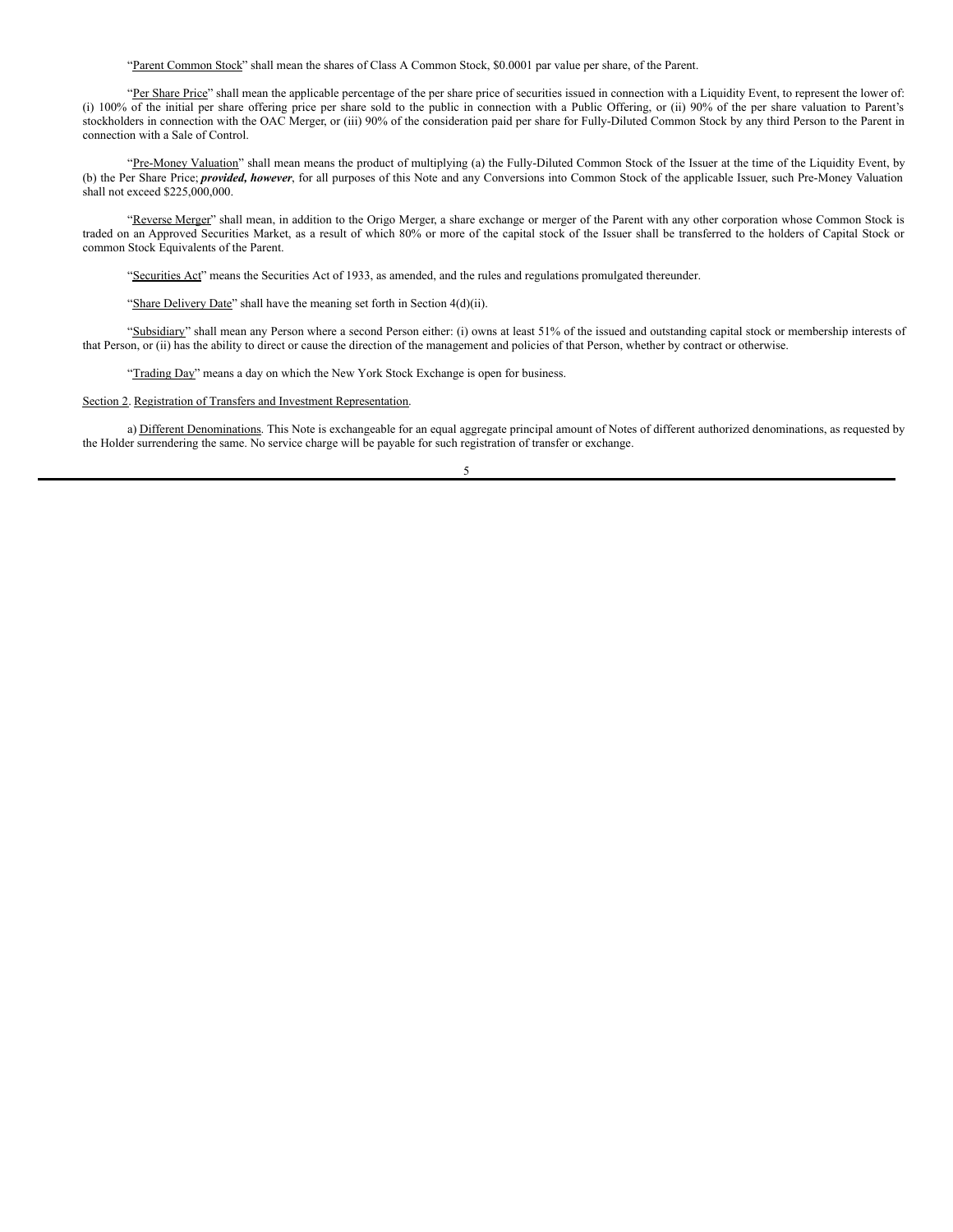(b) Investment Representations. This Note may be transferred or exchanged only in compliance with the Agreement and applicable federal and state securities laws and regulations. The Holder understands that this Note and the Conversion Shares issuable upon Conversion of this Note have not been registered under the Securities Act by reason of a claimed exemption under the provisions of the Securities Act that depends, in part, upon the Holder's investment intention and investment qualification. In this connection, the Lender hereby represents that it is purchasing the Note for the Lender's own account for investment and not with a view toward the resale or distribution to others; provided, however, that nothing contained herein shall constitute an agreement by the Lender to hold the Note or the Conversion Shares for any particular length of time and the Parent acknowledges that the Lender shall at all times retain the right to dispose of its property as it may determine in its sole discretion, subject to any restrictions imposed by applicable law. The Lender consents to the placement of a legend on any certificate or other document evidencing the Note and the Conversion Shares to the effect that such securities have not been registered under the Securities Act or any state Securities or "blue sky" laws and setting forth or referring to the restrictions on transferability and sale thereof contained in this Agreement. The Lender is aware that the Parent will make a notation in its appropriate records with respect to the restrictions on the transferability of such Securities.

(c) Reliance on Note Register. Prior to due presentment for transfer to the Issuer of this Note, the applicable Issuer and any agent of the Issuer may treat the Person in whose name this Note is duly registered on the Note Register as the owner hereof for the purpose of receiving payment as herein provided and for all other purposes, whether or not this Note is overdue, and neither the Issuer, the Borrowers nor any such agent shall be affected by notice to the contrary.

#### Section 3 Reserved.

## Section 4. Conversion.

a) Voluntary Conversion. At any time after consummation of a Liquidity Event and until all Obligations are paid in full, the Obligations shall be convertible, in whole or in part, into shares of Common Stock of any applicable Issuer at the option of the Holder, at any time and from time to time (subject to the conversion limitations set forth in Section 4(c) hereof); the foregoing right is sometimes referred to as the Conversion Option and the exercise of the right is sometimes referred to as a "Conversion" or "Conversions", as applicable. The Holder shall effect Conversions by delivering to the Borrowers a Notice of Conversion, the form of which is attached hereto as Annex A (each, a "Notice of Conversion"), specifying therein the amount of the Obligations to be converted and the date on which such Conversion shall be effected (such date, the "Conversion Date"). If no Conversion Date is specified in a Notice of Conversion, the Conversion Date shall be the date that such Notice of Conversion is actually delivered hereunder. To effect Conversions hereunder, the Holder shall not be required to physically surrender this Note to the Borrowers unless all Obligations have been so converted. Conversions hereunder shall have the effect of lowering the outstanding Obligations in an amount equal to the applicable Conversion. The Holder and the Issuer shall maintain records showing the amount(s) converted and the date of such Conversion(s).

b) Conversion Price. The Conversion price in effect on any Conversion Date shall be equal to the Per Share Price (the 'Conversion Price''). Such Conversion Price shall be subject to adjustment provided in Section 5 herein.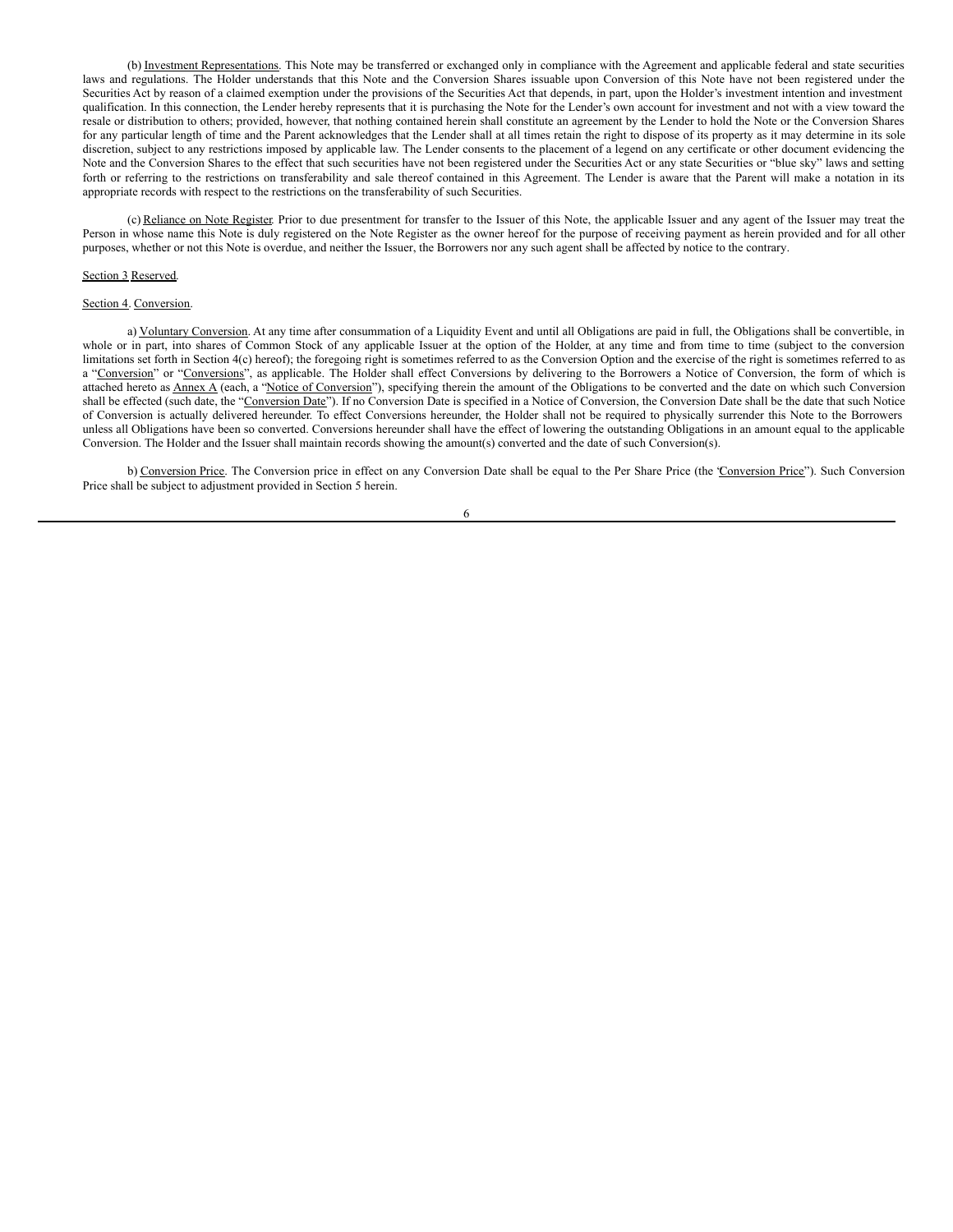c) Conversion Limitations. Holder shall not have the right to convert any portion of this Note, pursuant to Section 4 or otherwise, to the extent that after giving effect to such issuance after Conversion the Holder (together with the Holder's Affiliates, and any other person or entity acting as a group together with the Holder or any of the Holder's Affiliates), would beneficially own in excess of the Beneficial Ownership Limitation (as defined below). For purposes of this Section beneficial ownership shall be calculated in accordance with Section 13(d) of the Exchange Act and the rules and regulations promulgated thereunder. Holder is solely responsible for any schedules required to be filed in accordance therewith. The Issuer shall have no obligation to verify or confirm the accuracy of such filings. In any case, the number of outstanding shares of Common Stock shall be determined after giving effect to the Conversion or exercise of securities of the Issuer, including this Note, by the Holder or its Affiliates since the date as of which such number of outstanding shares of Common Stock was reported. The "Beneficial Ownership Limitation" shall be 9.99% of the number of shares of the Common Stock outstanding immediately after giving effect to the issuance of shares of Common Stock issuable upon exercise of this Note. The limitations contained in this paragraph shall apply to a successor holder of this Note.

## d) Mechanics of Conversion.

i. Conversion Shares Issuable Upon Conversion of Obligations. The number of Conversion Shares issuable upon a Conversion hereunder shall be determined by the quotient obtained by dividing (x) the amount of outstanding Obligations to be converted by (y) the Conversion Price then in effect.

ii. Delivery of Certificate Upon Conversion. Not later than five (5) Trading Days after each Conversion Date (the 'Share Delivery Date''), the Issuer shall deliver, or cause to be delivered, to the Holder a certificate or certificates representing the Conversion Shares which, (x) if registered for resale in any registration statement declared effective by the SEC (a "Resale Registration Statement"), or (y) on or after the six month anniversary of the Original Issue Date, shall be free of restrictive legends and trading restrictions (other than those which may then be required by the this Note) representing the number of Conversion Shares being acquired upon the Conversion of the applicable amount of the Obligations. On the first to occur of the effective date of a Resale Registration Statement, or the six month anniversary of the Original Issue Date, the Issuer shall use its best efforts to deliver any certificate or certificates required to be delivered by the Issuer under this Section 4(d) electronically through the Depository Trust Company or another established clearing corporation performing similar functions.

iii. Failure to Deliver Certificates. If in the case of any Notice of Conversion such certificate or certificates are not delivered to or as directed by the applicable Holder by the fourth Trading Day after the Conversion Date, in addition to any other remedies available to Holder hereunder, at law or in equity including, without limitation, a decree of specific performance and/or injunctive relief with respect to the Issuer's failure to timely deliver certificates, the Holder shall be entitled to elect by written notice to the Issuer at any time on or before its receipt of such certificate or certificates, to rescind such Conversion, in which event the Issuer shall promptly return to the Holder any original Note delivered to the Issuer.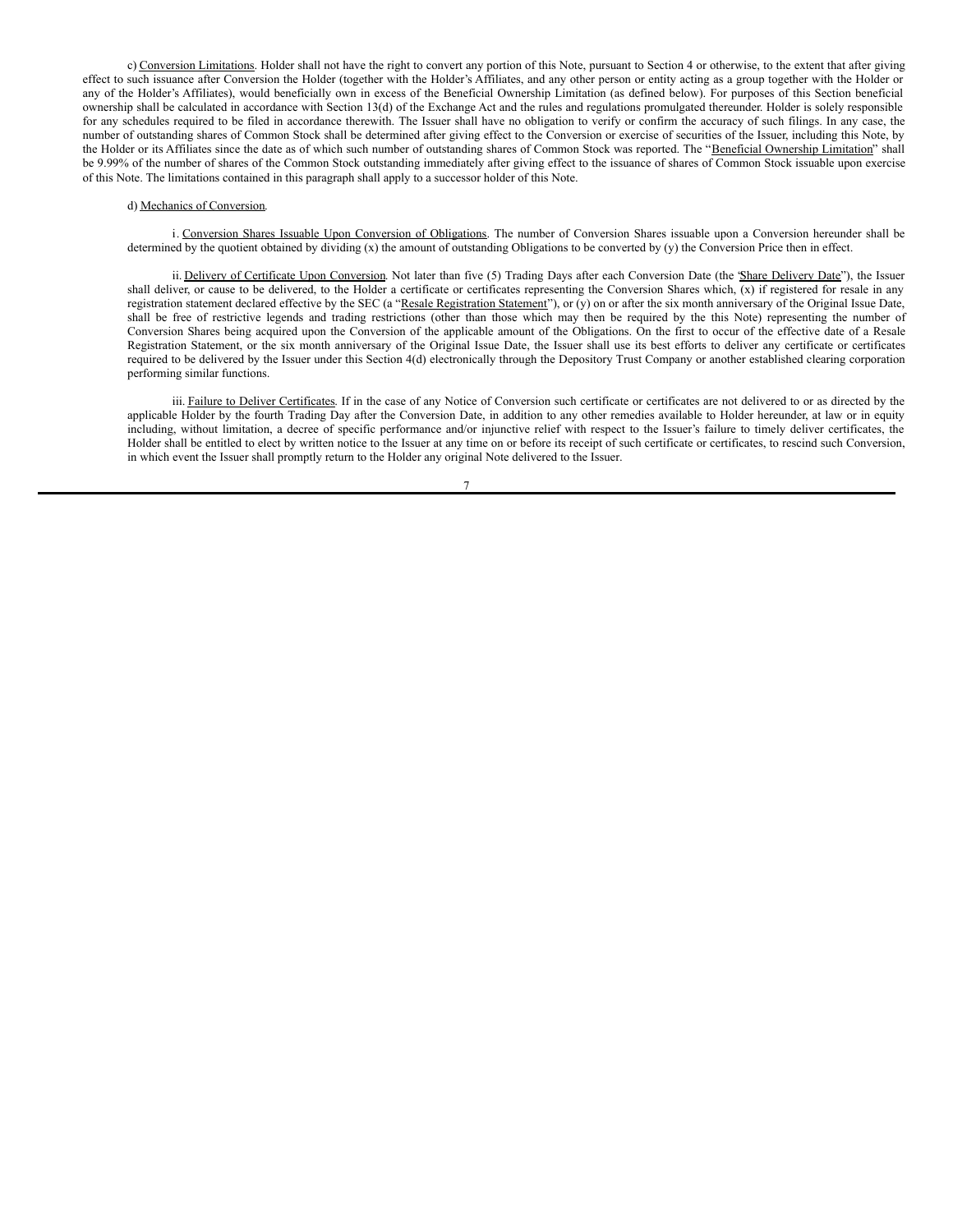iv. Compensation for Buy-In on Failure to Timely Deliver Certificates Upon Conversion. In addition to any other rights available to the Holder, if the Issuer fails for any reason to deliver to the Holder such certificate or certificates by the Share Delivery Date pursuant to Section 4(d)(ii), and if after such Share Delivery Date the Holder is required by its brokerage firm to purchase (in an open market transaction or otherwise), or the Holder's brokerage firm otherwise purchases, shares of Common Stock to deliver in satisfaction of a sale by the Holder of the Conversion Shares which the Holder was entitled to receive upon the Conversion relating to such Share Delivery Date (a "Buy-In"), then the Issuer shall (A) pay in cash to the Holder (in addition to any other remedies available to or elected by the Holder) the amount by which (x) the Holder's total purchase price (including any brokerage commissions) for the Common Stock so purchased exceeds (y) the product of (1) the aggregate number of shares of Common Stock that the Holder was entitled to receive from the Conversion at issue multiplied by (2) the actual sale price at which the sell order giving rise to such purchase obligation was executed (including any brokerage commissions) and (B) at the option of the Holder, either reissue (if surrendered) this Note in the amount of the Obligations equal to the amount of the attempted Conversion or deliver to the Holder the number of shares of Common Stock that would have been issued if the Issuer had timely complied with its delivery requirements under Section 4(d)(ii). For example, if the Holder purchases Common Stock having a total purchase price of \$11,000 to cover a Buy-In with respect to an attempted Conversion of this Note with respect to which the actual sale price of the Conversion Shares (including any brokerage commissions) giving rise to such purchase obligation was a total of \$10,000 under clause (A) of the immediately preceding sentence, the Issuer shall be required to pay the Holder \$1,000. The Holder shall provide the Issuer written notice indicating the amounts payable to the Holder in respect of the Buy-In and, upon request of the Issuer, evidence of the amount of such loss. Nothing herein shall limit a Holder's right to pursue any other remedies available to it hereunder, at law or in equity including, without limitation, a decree of specific performance and/or injunctive relief with respect to the Issuer's failure to timely deliver certificates representing shares of Common Stock upon Conversion of the applicable amount of the Obligations as required pursuant to the terms hereof.

v. Reservation of Shares Issuable Upon Conversion. The Issuer covenants that it will at all times reserve and keep available out of its authorized and unissued shares of Common Stock for the sole purpose of issuance upon Conversion of this Note, free from preemptive rights or any other actual contingent purchase rights of Persons other than the Holders, not less than such aggregate number of shares of the Common Stock as shall be issuable upon the Conversion of all of the Obligations. The Issuer covenants that all shares of Common Stock that shall be so issuable shall, upon issue, be duly authorized, validly issued, fully paid and nonassessable.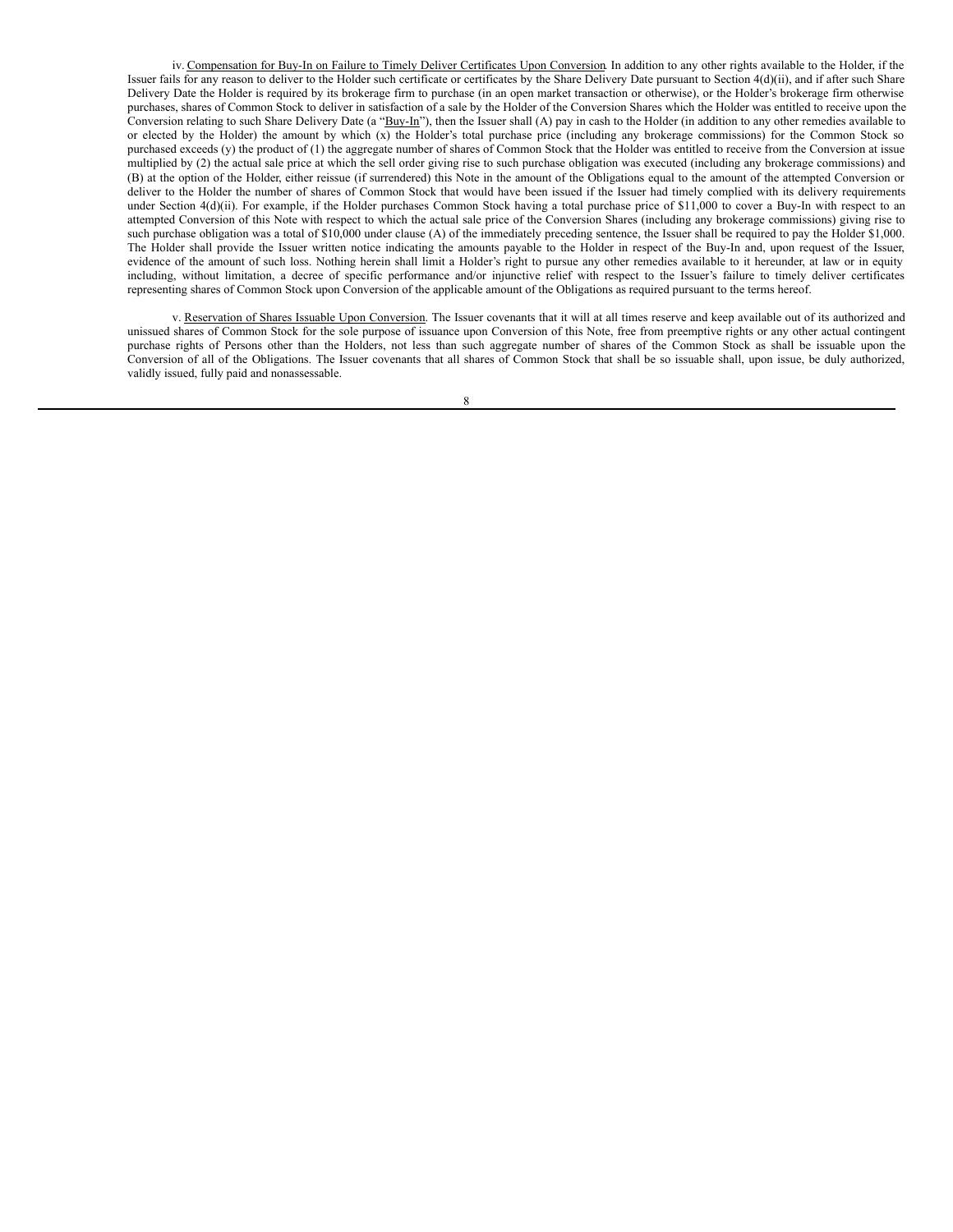vi. Fractional Shares. No fractional shares or scrip representing fractional shares shall be issued upon the Conversion of this Note. As to any fraction of a share which Holder would otherwise be entitled to purchase upon such Conversion, the Issuer shall at its election, either pay a cash adjustment in respect of such final fraction in an amount equal to such fraction multiplied by the Conversion Price then in effect or the Automatic Conversion Price, as applicable or round up to the next whole share.

## e) Prepayments.

i. Debt Refinancing. If Borrowers elect to prepay the Obligations by refinancing some or all of the Obligations through a loan from another lender (a "Refinancing"), Borrowers may prepay the Obligations prior to the Maturity Date without penalty by giving the Holder written notice of their intent to prepay (a "Prepayment Notice"). The Prepayment Notice must include (i) the amount of the Obligations to be prepaid (the Proposed Prepayment Amount"), (ii) the terms of the proposed Refinancing (the "Refinancing Transaction"), and (iii) the proposed prepayment date (the "Proposed Prepayment Date"); provided, that the Proposed Prepayment Date may not be less than thirty (30) nor more than sixty (60) days after the Prepayment Notice is delivered to the Holder. The actual amount prepaid may not exceed the Proposed Prepayment Amount and may not be paid after the Proposed Prepayment Date without the Holder's prior written consent. At any time during the period that five (5) business days prior to the Proposed Prepayment Date, at its option, the Holder may (i) make its exercise of its Conversion Option contingent upon the Borrowers consummating the Funding Transaction on or before a date certain (the "Outside Date") by so indicating in a Notice of Conversion, and/or (ii) may extend the Outside Date to a later date upon written notice to Borrowers. Also, upon written notice to Borrowers given at least seven days prior to the then-applicable Outside Date, the Holder may withdraw and cancel any Notice of Conversion. The setting of an Outside Date by the Holder will not affect Borrowers' right to make the prepayment prior to the Outside Date.

ii. Public Offering. If Parent elects to prepay the Obligations in connection with any Public Offering, Borrowers may prepay the Obligations prior to the Maturity Date without penalty out of the net proceeds received from the Public Offering; provided, that in connection with any prepayment in connection with a Public Offering:

(A) the initial registration statement or offering circular filed with the SEC (collectively, the "Public Offering Documents") must disclose in the "Use of Proceeds" section, the Proposed Prepayment Amount and any conditions to payment of the Proposed Prepayment Amount, such as receipt by Parent of a minimum amount of gross proceeds from the Public Offering;

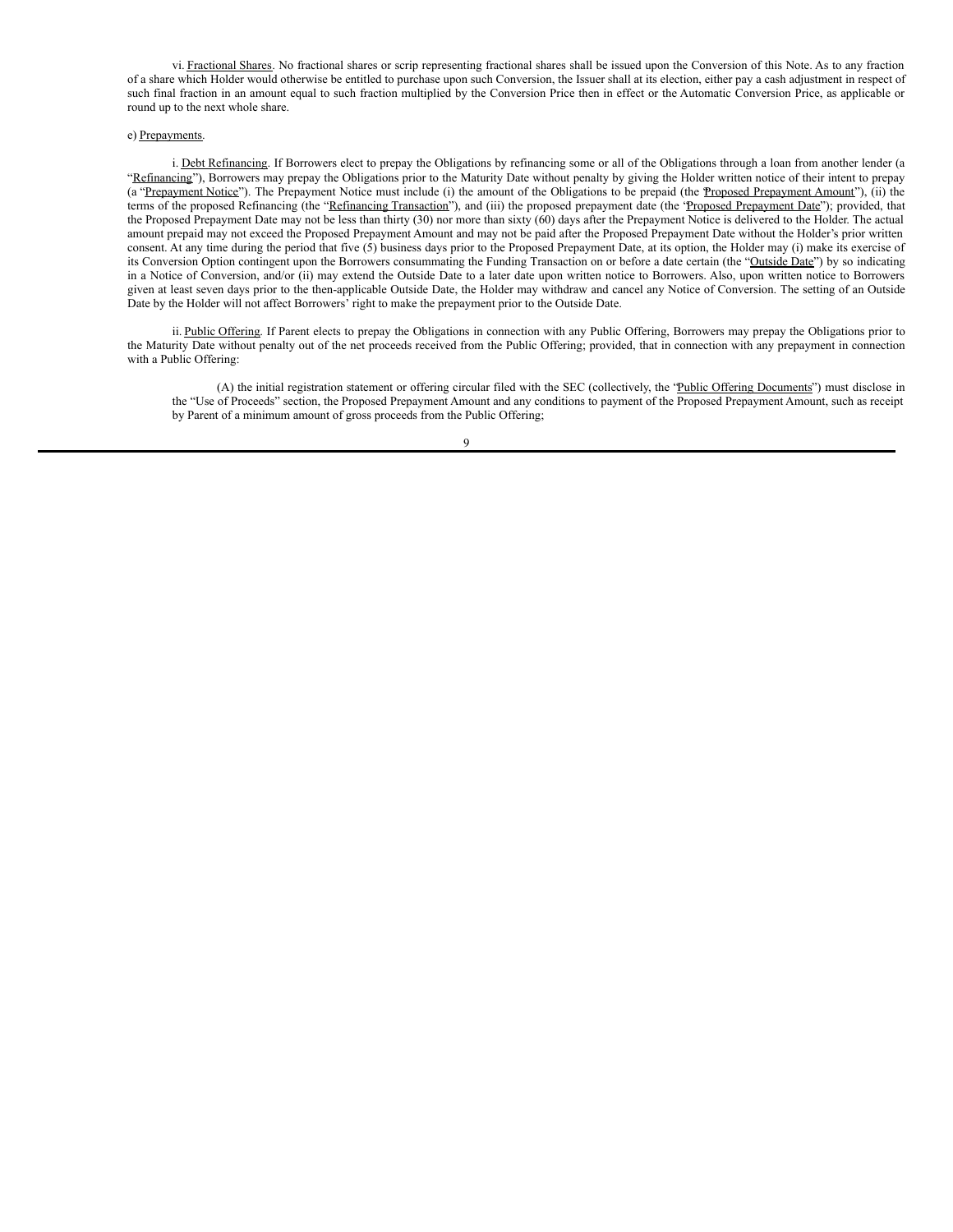<span id="page-14-0"></span>(B) Borrowers must provide Holder with true copies of all Public Offering Documents filed with the SEC in connection with the Public Offering and, within three (3) business days of receipt, all comment letters from the SEC;

(C) by so indicating in its Notice of Conversion, Holder may make its exercise of its Conversion Option contingent upon the Borrowers consummating the Public Offering, receiving the minimum gross proceeds set forth in the Public Offering Documents and prepaying the Proposed Prepayment Amount on or before a date up to 90 days after the date of the filing of the initial Public Offering Documents with the SEC;

(D) subject to Borrowers' compliance with subparts (A) and (B), if the Holder desires to exercise its Conversion Option, the Holder must deliver its Notice of Conversion to Parent (subject to clause (C) above) within the later of the following (the "Permitted Exercise Period") - thirty (30) days after delivery of the Public Offering Documents or five (5) Business Days before the date the SEC declares the registration statement effective, delivers a "no review" communication to Issuer or approves the offering circular, as applicable (the "Approval Date");

(D) if the Holder does not exercise its Conversion Option before the end of the Permitted Exercise Period and any Obligations remain after the permitted prepayment, the Holder may not exercise its Conversion Option until at least forty-five (45) days after the end of the Permitted Exercise Period; and

(E) if Holder has timely given a Notice of Conversion in connection with a Public Offering, Holder may withdraw and cancel the Notice of Conversion by giving notice to Borrowers no later than five (5) business days prior to the Approval Date.

## Section 5. Certain Adjustments.

a) Stock Dividends and Stock Splits. If the Issuer, at any time while this Note is outstanding: (i) pays a stock dividend or otherwise makes a distribution or distributions payable in shares of Common Stock on shares of Common Stock or any Common Stock Equivalents (which, for avoidance of doubt, shall not include any shares of Common Stock issued by the Issuer upon Conversion of, or payment of interest on, the Notes), (ii) subdivides outstanding shares of Common Stock into a larger number of shares, (iii) combines outstanding shares of Common Stock into a smaller number of shares or (iv) issues, in the event of a reclassification of shares of the Common Stock, any shares of capital stock of the Issuer, then the Conversion Price then in effect shall be multiplied by a fraction of which the numerator shall be the number of shares of Common Stock (excluding any treasury shares of the Issuer) outstanding immediately before such event and of which the denominator shall be the number of shares of Common Stock outstanding immediately after such event. Any adjustment made pursuant to this Section shall become effective immediately after the record date for the determination of stockholders entitled to receive such dividend or distribution and shall become effective immediately after the effective date in the case of a subdivision, combination or re-classification.

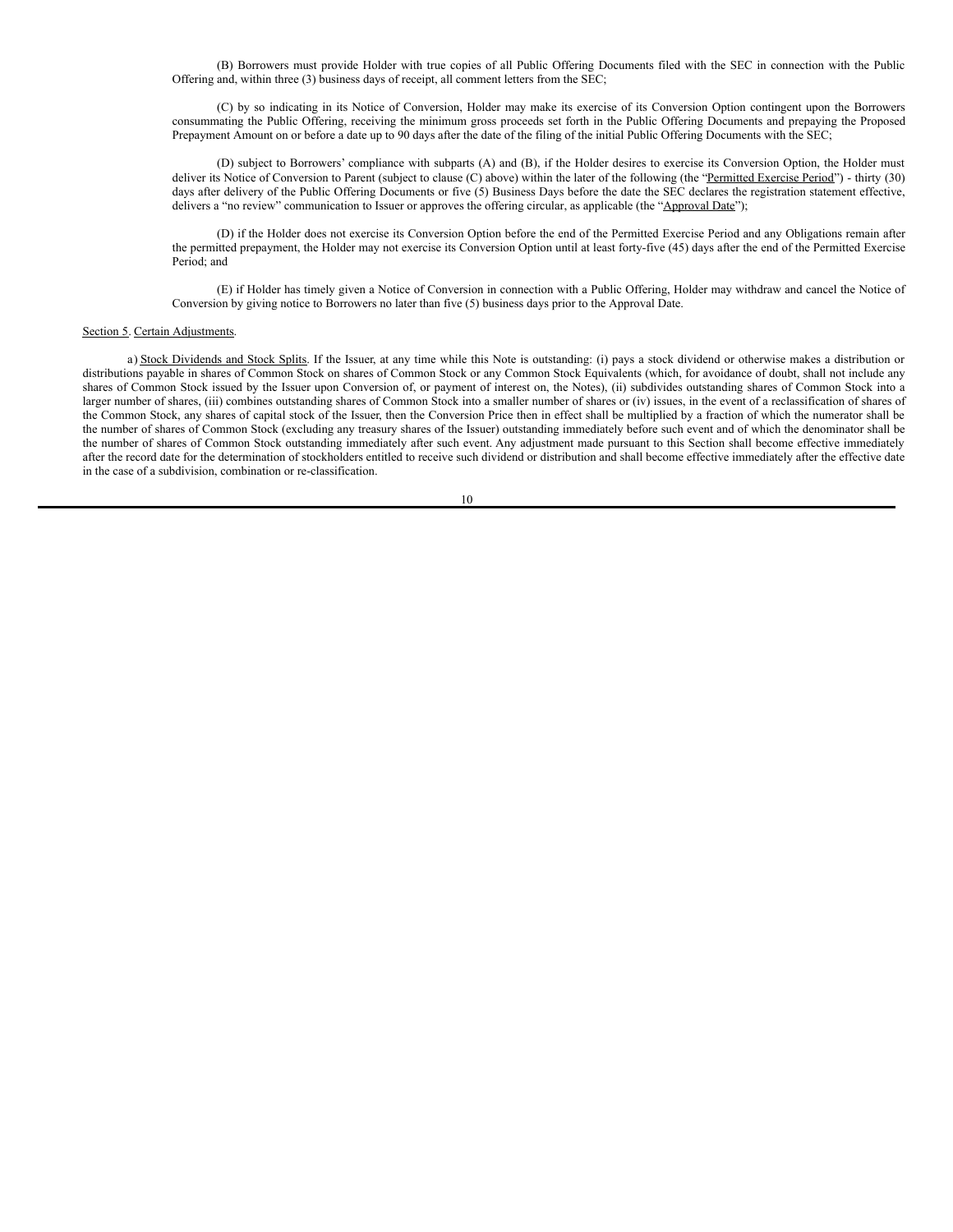b) Origo Merger and Change of Control Transaction. If, at any time while this Note is outstanding, (i) whether or not a Liquidity Event by the Parent contemplated by clause (a) of the definition of Liquidity Event shall be consummated prior to the Origo Merger, or (ii) subsequent to the Origo Merger, the applicable Issuer effects any Change of Control Transaction, then, upon any subsequent Conversion of the Obligations, the Holder shall have the right to receive, for each Conversion Share that would have been issuable upon such Conversion immediately prior to the occurrence of the Origo Merger or a subsequent Change of Control Transaction, the same kind and amount of securities, cash or property as it would have been entitled to receive upon the occurrence of such Origo Merger or Change of Control Transaction if it had been, immediately prior to the consummation of the Origo Merger or such Change of Control Transaction, the holder of one share of Common Stock (the "Alternate Consideration"). For purposes of any such Conversion, the determination of the Conversion Price shall be appropriately adjusted to apply to such Alternate Consideration based on the amount of Alternate Consideration issuable in respect of one share of Common Stock in such Origo Merger or Change of Control Transaction, and the Issuer shall apportion the Conversion Price among the Alternate Consideration in a reasonable manner reflecting the relative value of any different components of the Alternate Consideration. If holders of Common Stock are given any choice as to the securities, cash or property to be received in the Origo Merger or a subsequent Change of Control Transaction, then the Holder shall be given the same choice as to the Alternate Consideration it receives upon any Conversion of the Obligations following the Origo Merger or such Change of Control Transaction. To the extent necessary to effectuate the foregoing provisions, any successor to the Issuer or surviving entity in such Change of Control Transaction shall issue to the Holder a new Note consistent with the foregoing provisions and evidencing the Holder's right to convert such Note into Alternate Consideration. The terms of any agreement pursuant to which the Origo Merger or a Change of Control Transaction is effected shall include terms requiring any such successor or surviving entity to comply with the provisions of this Section 5(b) and insuring that this Note (or any such replacement security) will be similarly adjusted upon any subsequent transaction analogous to a Change of Control Transaction.

c) Pre-Money Valuation. In the event and to the extent that, upon the occurrence of a Liquidity Event, the Pre-Money Valuation of the applicable Issuer shall be less than \$225,000,000, then and in such event the applicable number of Conversion Shares issuable upon any one or more Conversions of the Obligations shall be increased to that number of shares of Common Stock determined by (i) dividing (a) the amount of the outstanding Principal Amount of the Obligations that Holder elects to convert into Common Stock, by (b) the Per Share Price (the "Base Conversion Shares"), and multiplying the result of such calculation by a percentage (expressed as a decimal) determined by dividing (i) \$225,000,000 by (ii) the lower Pre-Money Valuation at the time of the Liquidity Event. Accordingly for the avoidance of doubt if the Pre-Money Valuation in connection with a Liquidity Event was \$200,000,000, the Base Conversion Shares would be adjusted and increased by 1.125 times (or the result of dividing \$225,000,000 by \$200,000,000).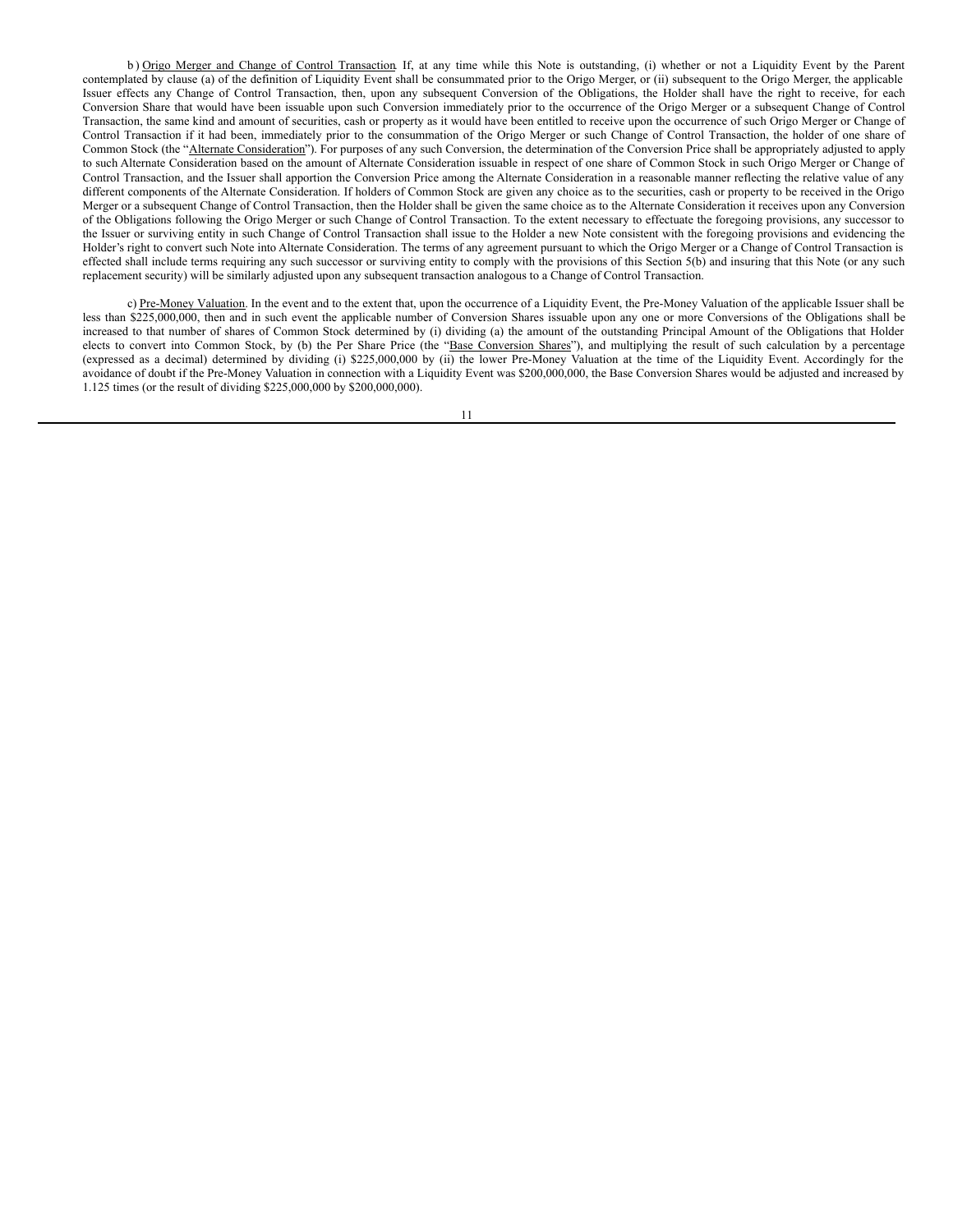d) Calculations. All calculations under this Section 5 shall be made to the nearest cent or the nearest 1/100th of a share, as the case may be. For purposes of this Section 5, the number of shares of Common Stock deemed to be issued and outstanding as of a given date shall be the sum of the number of shares of Common Stock (excluding any treasury shares of the Issuer) issued and outstanding.

### e) Notice to the Holder.

i. Notice to Allow Conversion by Holder. If (A) the Issuer shall declare a dividend (or any other distribution in whatever form) on the Common Stock, (B) the Issuer shall declare a special nonrecurring cash dividend on or a redemption of the Common Stock, (C) the Issuer shall authorize the granting to all holders of the Common Stock of rights or warrants to subscribe for or purchase any shares of capital stock of any class or of any rights, (D) the approval of any stockholders of the Issuer shall be required in connection with any reclassification of the Common Stock, any consolidation or merger to which the Issuer is a party, any sale or transfer of all or substantially all of the assets of the Issuer, of any compulsory share exchange whereby the Common Stock is converted into other securities, cash or property or (E) the Issuer shall authorize the voluntary or involuntary dissolution, liquidation or winding up of the affairs of the Issuer, then, in each case, the Issuer shall cause to be filed at each office or agency maintained for the purpose of Conversion of the Obligations, and shall cause to be delivered to the Holder at its last address as it shall appear upon the Note Register, at least twenty (20) calendar days prior to the applicable record or effective date hereinafter specified, a notice stating (x) the date on which a record is to be taken for the purpose of such dividend, distribution, redemption, rights or warrants, or if a record is not to be taken, the date as of which the holders of the Common Stock of record to be entitled to such dividend, distributions, redemption, rights or warrants are to be determined or (y) the date on which such reclassification, consolidation, merger, sale, transfer or share exchange is expected to become effective or close, and the date as of which it is expected that holders of the Common Stock of record shall be entitled to exchange their shares of the Common Stock for securities, cash or other property deliverable upon such reclassification, consolidation, merger, sale, transfer or share exchange, provided that the failure to deliver such notice or any defect therein or in the delivery thereof shall not affect the validity of the corporate action required to be specified in such notice. The Holder is entitled to convert the Obligations during the 20-day period commencing on the date of such notice through the effective date of the event triggering such notice.

Section 6. Public Sales of Conversion Shares. The Issuer covenants to use its reasonable best efforts to facilitate the public resale by Holder(s) of any Conversion Shares either (a) pursuant to a Resale Registration Statement, or (b) pursuant to Rule 144 under the Securities Act.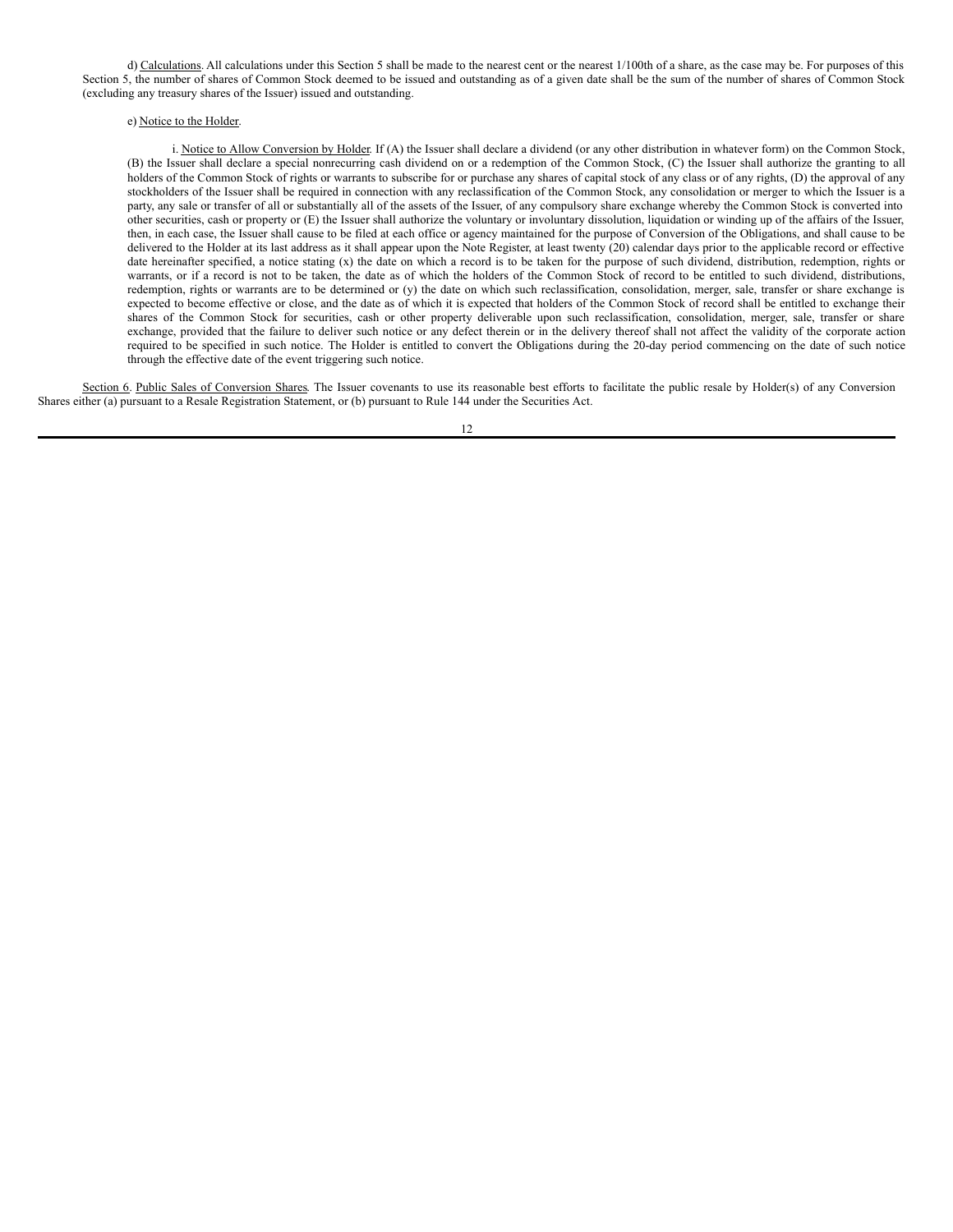## Section 7. Miscellaneous.

a) Notices. Any and all notices or other communications or deliveries to be provided by the Holder hereunder, including, without limitation, any Notice of Conversion, shall be in writing and delivered personally, by facsimile, by electronic communication or sent by a nationally recognized overnight courier service, addressed to the Borrowers, at the address set forth above, or such other facsimile number or address as the Borrowers may specify for such purpose by notice to the Holder delivered in accordance with this Section 7(a). Any and all notices or other communications or deliveries to be provided by the Borrowers hereunder shall be in writing and delivered personally, by facsimile, by electronic communication or sent by a nationally recognized overnight courier service addressed to each Holder at the facsimile number or address of the Holder appearing on the books of the Borrowers, or if no such facsimile number or address appears, at the principal place of business of the Holder. Any notice or other communication or deliveries hereunder shall be deemed given and effective on the earliest of (i) the date of transmission, if such notice or communication is delivered via facsimile or electronic communication prior to 5:30 p.m. (New York City time), (ii) the date immediately following the date of transmission, if such notice or communication is delivered via facsimile or electronic communication between 5:30 p.m. (New York City time) and 11:59 p.m. (New York City time) on any date, (iii) the second Business Day following the date of mailing, if sent by nationally recognized overnight courier service or (iv) upon actual receipt by the party to whom such notice is required to be given.

b) Absolute Obligation. Except as expressly provided herein, no provision of this Note shall alter or impair the obligations of the Borrowers, which are absolute and unconditional, to pay the Obligations at the time, place, and rate, and in the coin or currency, herein prescribed. This Note is a direct debt obligation of the Borrowers.

c) Lost or Mutilated Note. If this Note shall be mutilated, lost, stolen or destroyed, the Borrowers shall execute and deliver, in exchange and substitution for and upon cancellation of a mutilated Note, or in lieu of or in substitution for a lost, stolen or destroyed Note, a new Note for the principal amount of this Note so mutilated, lost, stolen or destroyed, but only upon receipt of evidence of such loss, theft or destruction of such Note, and of the ownership hereof, reasonably satisfactory to the Borrowers.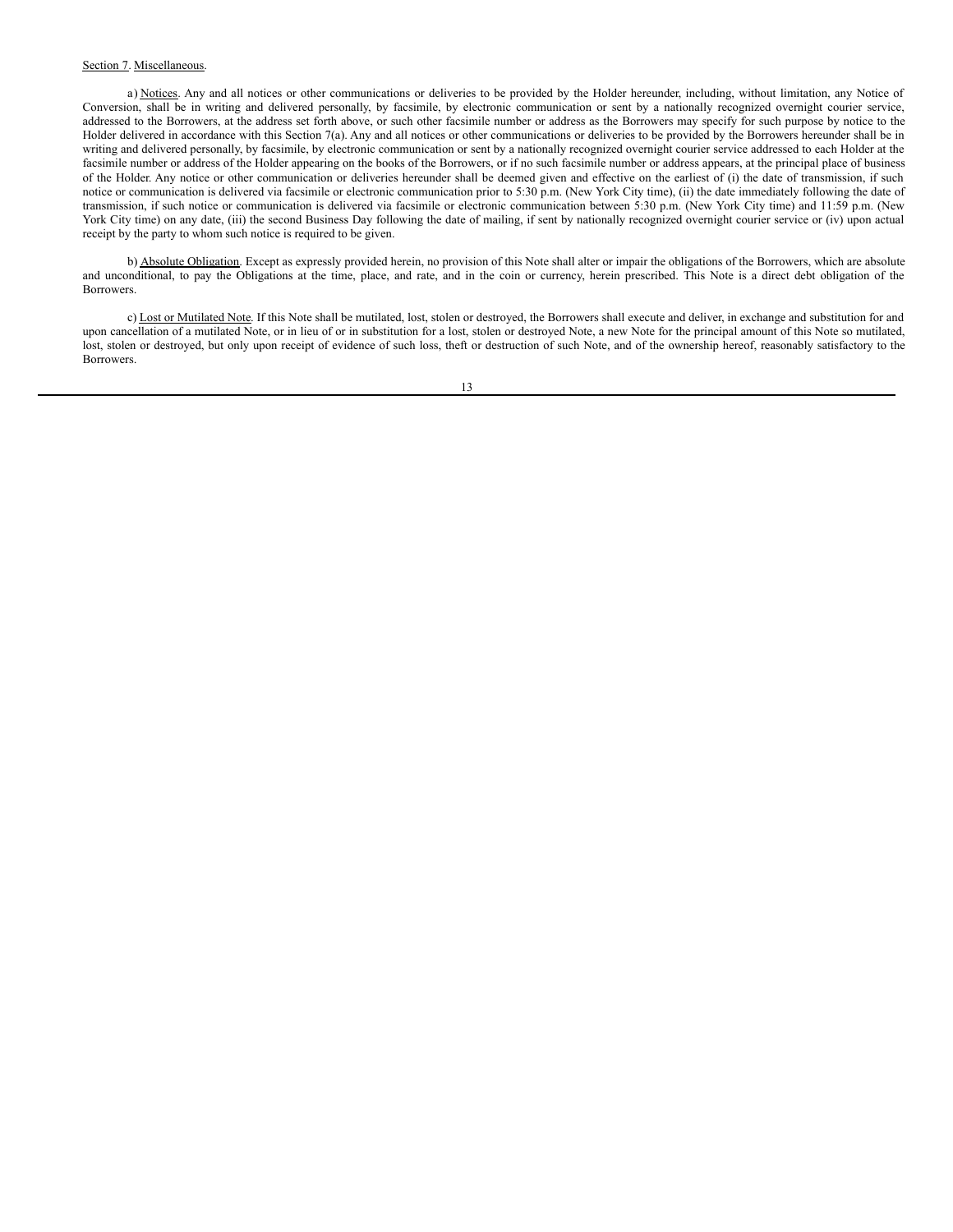a) Governing Law, Venue, Jury Trial Waiver. This Note will be governed by and construed under the laws of the State of Illinois as those laws apply to contracts entered into and wholly to be performed within that state. Borrowers irrevocably submit to the non-exclusive jurisdiction of the courts of the State of Illinois located in Cook County and the United States District Court for the Northern District of Illinois for the purpose of any suit, action, proceeding or judgment relating to or arising out of this Note and the transactions contemplated hereby. Service of process in connection with any such suit, action or proceeding may be served on each party hereto anywhere in the world by the same methods as are specified for the giving of notices under this Note. Borrowers irrevocably consent to the non-exclusive jurisdiction of any such court in any such suit, action or proceeding and to the laying of venue in the referenced Illinois courts. Borrowers irrevocably waive any objection to the laying of venue of any such suit, action or proceeding brought in such courts and irrevocably waive any claim that any such suit, action or proceeding brought in any such court has been brought in an inconvenient forum. EACH BORROWER WAIVES ANY RIGHT TO REQUEST A TRIAL BY JURY IN ANY LITIGATION WITH RESPECT TO THIS NOTE AND REPRESENTS THAT COUNSEL HAS BEEN CONSULTED SPECIFICALLY AS TO THIS WAIVER.

b) Next Business Day. Whenever any payment or other obligation hereunder shall be due on a day other than a Business Day, such payment shall be made on the next succeeding Business Day.

c) Headings. The headings contained herein are for convenience only, do not constitute a part of this Note and shall not be deemed to limit or affect any of the provisions hereof.

d) Assumption. OAC or any other Issuer resulting from a Change of Control Transaction shall (i) assume, prior to consummation of the Origo Merger or such Change of Control Transaction, all of the obligations of the Parent under this Note pursuant to either an applicable amendment to the Origo Merger Agreement or other written agreement in form and substance satisfactory to the Lender (such approval not to be unreasonably withheld or delayed) and (ii) issue to the Lender or other Holder a new Note of such successor entity evidenced by a written instrument substantially similar in form and substance to this Note, including, without limitation, having a principal amount and interest rate equal to the principal amount and the interest rate of this Note and having similar ranking to this Note, which shall be satisfactory to the Lender (any such approval not to be unreasonably withheld or delayed). The provisions of this Section 9(g) shall apply similarly and equally to successive Change of Control Transactions and shall be applied without regard to any limitations of this Note.

*[Signature Pages Follow]*

$$
^{14}
$$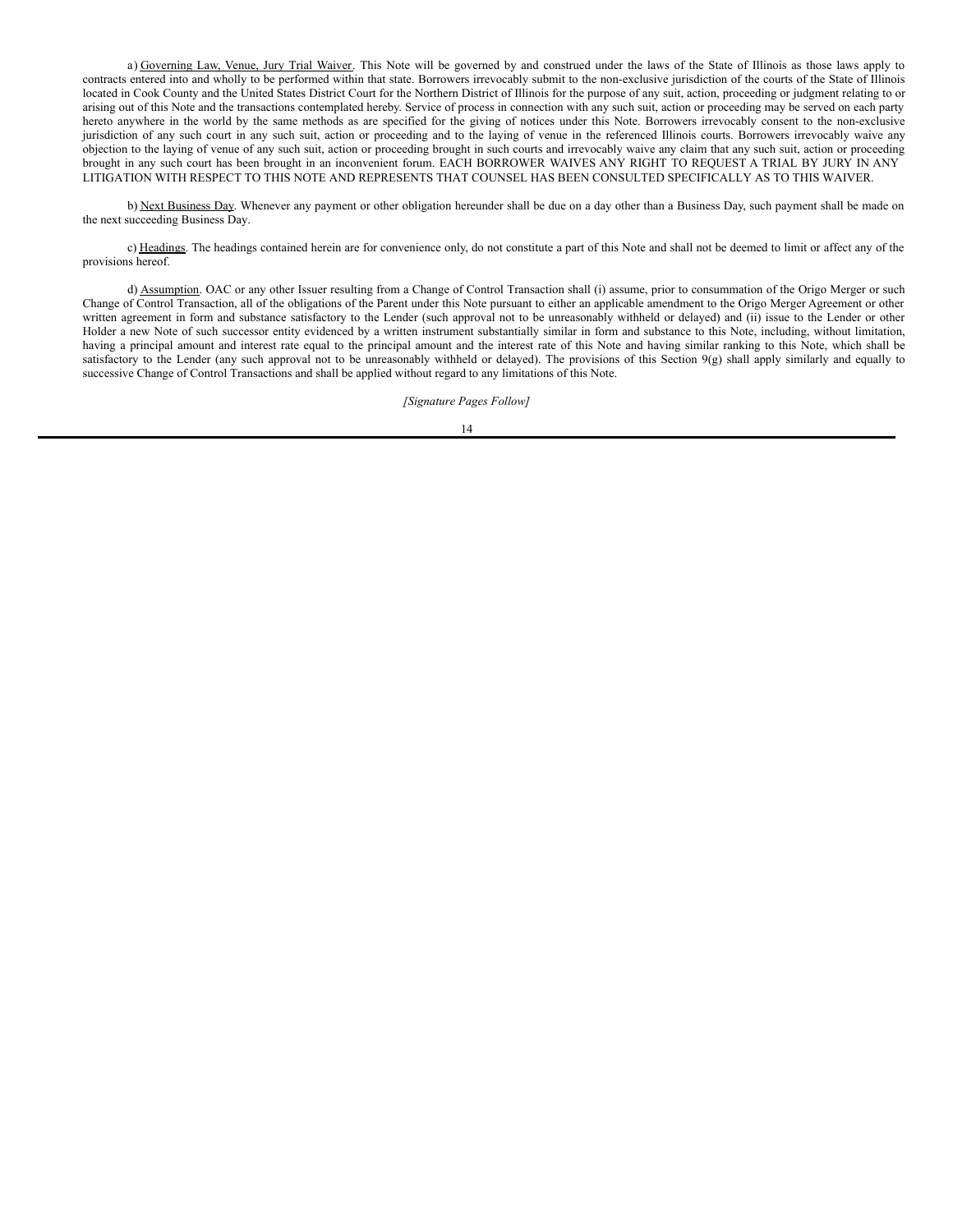IN WITNESS WHEREOF, the Borrowers has caused this Note to be duly executed by a duly authorized officer as of the date first above indicated.

## **HIGHTIMES HOLDING CORP.**,

a Delaware corporation

| By: | /s/ Adam Levin   |
|-----|------------------|
|     | Name: Adam Levin |

Title: Executive Chairman

## **TRANS-HIGH CORPORATION**,

a New York corporation

| By: | /s/ Adam Levin |  |
|-----|----------------|--|
|     |                |  |

Name: Adam Levin

Title: Executive Chairman

## **HIGH TIMES PRODUCTIONS, INC.**,

a New York corporation

By: */s/ Adam Levin*

Name: Adam Levin Title: Executive Chairman

# **CANNABIS BUSINESS DIGITAL, LLC**,

a New York limited liability company

| By:    | /s/ Adam Levin     |
|--------|--------------------|
|        | Name: Adam Levin   |
| Title: | Executive Chairman |

# **HIGH TIMES, INC.**,

a New York corporation

| By: | /s/ Adam Levin            |
|-----|---------------------------|
|     | Name: Adam Levin          |
|     | Title: Executive Chairman |

*[Signatures are continued on the next page]*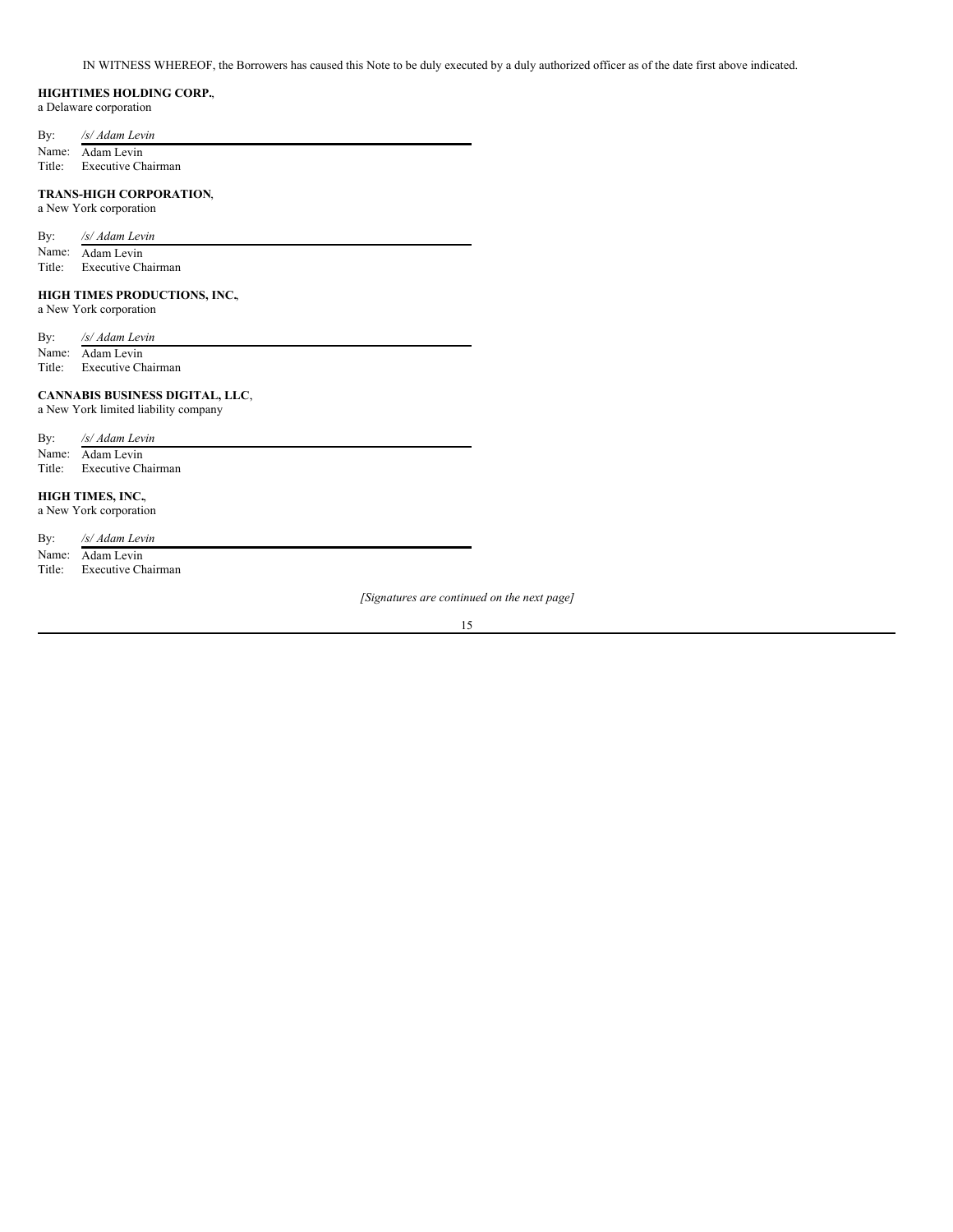## **NEW MORNING PRODUCTIONS, INC.**,

a New York corporation

| By: | /s/ Adam Levin            |
|-----|---------------------------|
|     | Name: Adam Levin          |
|     | Title: Executive Chairman |

# **HEMP TIMES, INC.**,

a New York corporation

| By: | /s/ Adam Levin            |
|-----|---------------------------|
|     | Name: Adam Levin          |
|     | Title: Executive Chairman |

# **PLANET HEMP, INC.**,

a New York corporation

| By:    | /s/ Adam Levin            |
|--------|---------------------------|
|        | Name: Adam Levin          |
| Title: | <b>Executive Chairman</b> |

# **THE HEMP COMPANY OF AMERICA, INC.**,

a New York corporation

| By:    | /s/ Adam Levin            |
|--------|---------------------------|
|        | Name: Adam Levin          |
| Title: | <b>Executive Chairman</b> |

# **HIGH TIMES CANNEX CORP.**,

a New York corporation

| By: | /s/ Adam Levin            |
|-----|---------------------------|
|     | Name: Adam Levin          |
|     | Title: Executive Chairman |

# **HIGH TIMES PRESS, INC.**,

a New York corporation

| By: | /s/ Adam Levin            |
|-----|---------------------------|
|     | Name: Adam Levin          |
|     | Title: Executive Chairman |

# **CULTURE PUB, INC.**,

a Delaware corporation

By: */s/ Adam Levin* Adam Levin, Executive Chairman

# **WILSHIRE & VETERAN MEDIA CORP.,**

a Delaware corporation

By: */s/ Adam Levin*

Adam Levin, Executive Chairman

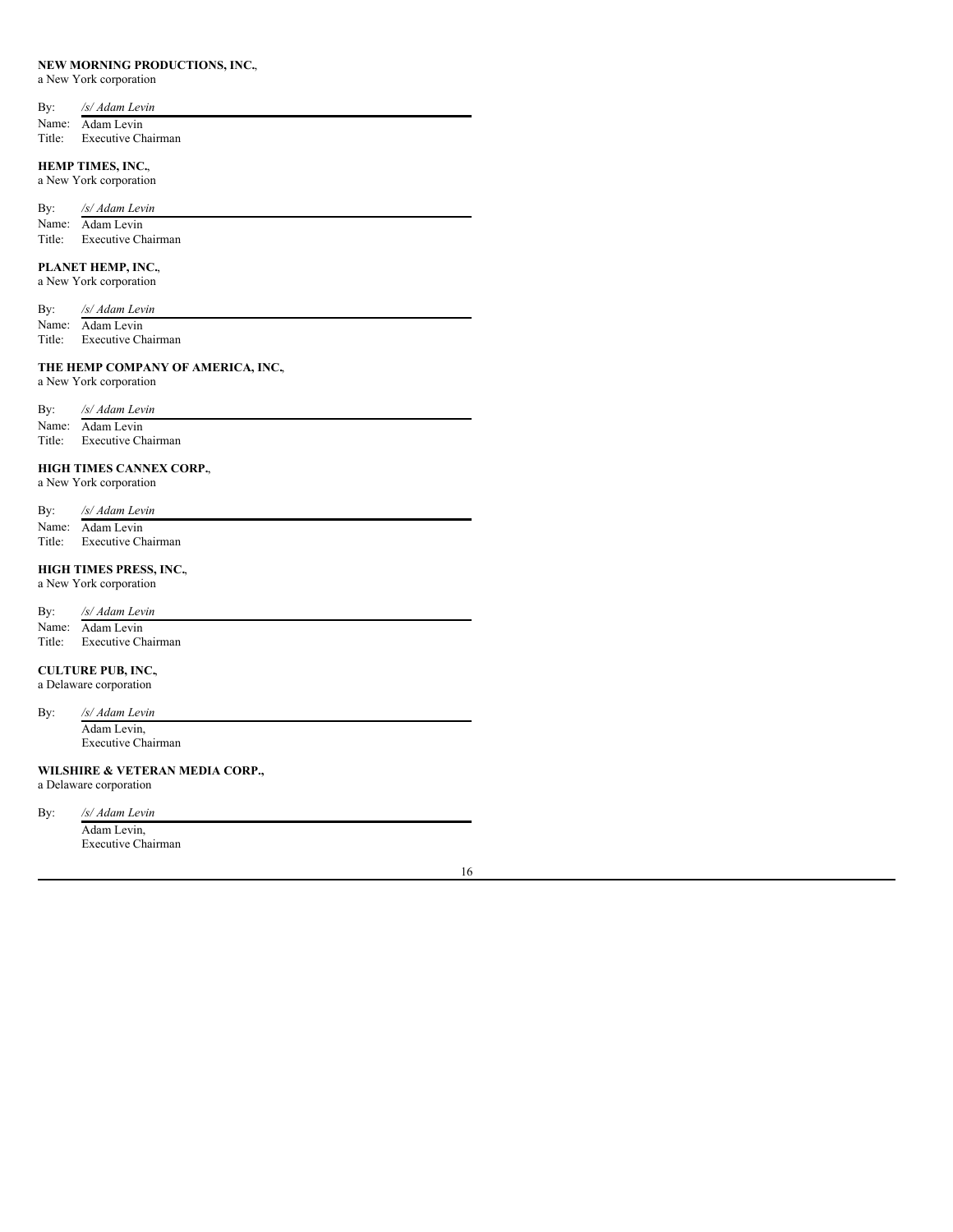## **ANNEX A**

## **NOTICE OF CONVERSION**

The undersigned hereby elects to convert Obligations owing by**Hightimes Holding Corp.**, a Delaware corporation ("Parent"), **Trans-High Corporation**, a New York corporation, High Times Productions, Inc, a New York corporation, Cannabis Business Digital, LLC, a New York limited liability company, High Times, Inc, a New York corporation, New Morning Productions, Inc., a New York corporation, Hemp Times, Inc., a New York corporation, Planet Hemp, Inc., a New York corporation, The Hemp Borrowers of America, Inc., a New York corporation, High Times Cannex Corp., a New York corporation, and High Times Press, Inc., a New York corporation, Culture **Pub, Inc.**, a Delaware corporation and **Wilshire & Veteran Media Corp.**, a Delaware corporation (together with Parent, the "Borrowers" or individually, a "Borrower"), into shares of Parent Common Stock, according to the conditions hereof, as of the date written below. If shares of Parent Common Stock are to be issued in the name of a person other than the undersigned, the undersigned will pay all transfer taxes payable with respect thereto and is delivering herewith such certificates and opinions as reasonably requested by the Parent in accordance therewith. No fee will be charged to the holder for any Conversion, except for such transfer taxes, if any.

By the delivery of this Notice of Conversion the undersigned represents and warrants to the Parent that its ownership of the Parent Common Stock does not exceed the amounts specified under Section 4 of this Note, as determined in accordance with Section 13(d) of the Exchange Act.

The undersigned agrees to comply with the prospectus delivery requirements under the applicable securities laws in connection with any transfer of the aforesaid shares of Common Stock.

### Conversion calculations:

Date to Effect Conversion:

Principal Amount of Note to be Converted:

Number of Conversion Shares that would exceed the limits set forth in Section 4(c) of the Note:

Number of shares of Common Stock to be issued:

Signature:

Name:

Address for Delivery of Common Stock Certificates: